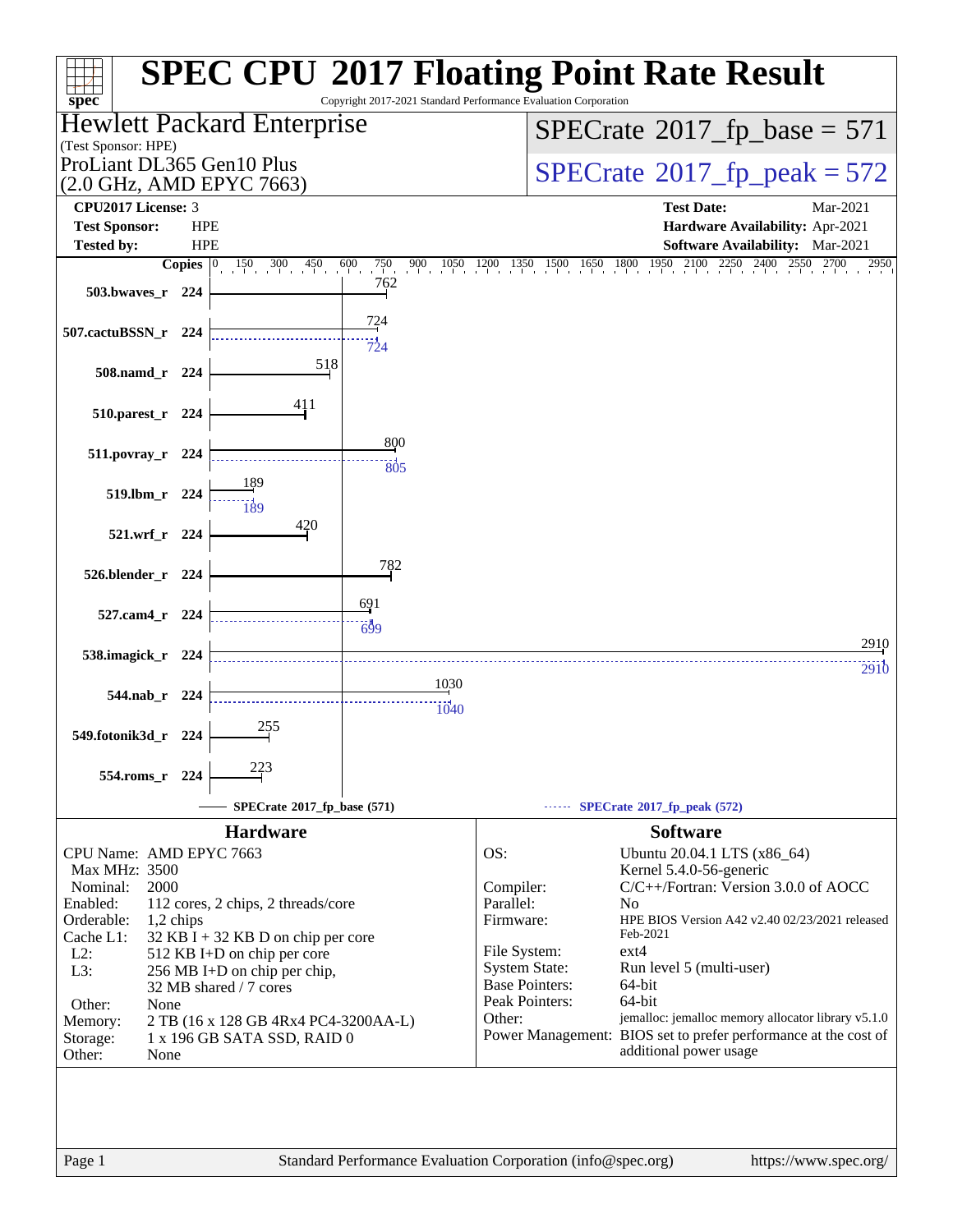## **[SPEC CPU](http://www.spec.org/auto/cpu2017/Docs/result-fields.html#SPECCPU2017FloatingPointRateResult)[2017 Floating Point Rate Result](http://www.spec.org/auto/cpu2017/Docs/result-fields.html#SPECCPU2017FloatingPointRateResult)**

Copyright 2017-2021 Standard Performance Evaluation Corporation

### Hewlett Packard Enterprise

#### (Test Sponsor: HPE)

(2.0 GHz, AMD EPYC 7663)

## $SPECTate$ <sup>®</sup>[2017\\_fp\\_base =](http://www.spec.org/auto/cpu2017/Docs/result-fields.html#SPECrate2017fpbase) 571

ProLiant DL365 Gen10 Plus  $\begin{array}{c} | \text{SPECrate} \textcirc 2017\_fp\_peak = 572 \end{array}$  $\begin{array}{c} | \text{SPECrate} \textcirc 2017\_fp\_peak = 572 \end{array}$  $\begin{array}{c} | \text{SPECrate} \textcirc 2017\_fp\_peak = 572 \end{array}$ 

**[CPU2017 License:](http://www.spec.org/auto/cpu2017/Docs/result-fields.html#CPU2017License)** 3 **[Test Date:](http://www.spec.org/auto/cpu2017/Docs/result-fields.html#TestDate)** Mar-2021 **[Test Sponsor:](http://www.spec.org/auto/cpu2017/Docs/result-fields.html#TestSponsor)** HPE **[Hardware Availability:](http://www.spec.org/auto/cpu2017/Docs/result-fields.html#HardwareAvailability)** Apr-2021 **[Tested by:](http://www.spec.org/auto/cpu2017/Docs/result-fields.html#Testedby)** HPE **[Software Availability:](http://www.spec.org/auto/cpu2017/Docs/result-fields.html#SoftwareAvailability)** Mar-2021

### **[Results Table](http://www.spec.org/auto/cpu2017/Docs/result-fields.html#ResultsTable)**

|                                           | <b>Base</b>   |                |       |                |       |                | <b>Peak</b> |               |                |              |                |              |                |              |
|-------------------------------------------|---------------|----------------|-------|----------------|-------|----------------|-------------|---------------|----------------|--------------|----------------|--------------|----------------|--------------|
| <b>Benchmark</b>                          | <b>Copies</b> | <b>Seconds</b> | Ratio | <b>Seconds</b> | Ratio | <b>Seconds</b> | Ratio       | <b>Copies</b> | <b>Seconds</b> | <b>Ratio</b> | <b>Seconds</b> | <b>Ratio</b> | <b>Seconds</b> | <b>Ratio</b> |
| 503.bwaves r                              | 224           | 2948           | 762   | 2948           | 762   | 2946           | 763         | 224           | 2948           | 762          | 2948           | 762          | 2946           | 763          |
| 507.cactuBSSN r                           | 224           | 391            | 724   | 392            | 723   | 392            | 724         | 224           | 392            | 724          | 394            | 720          | 391            | 725          |
| 508.namd_r                                | 224           | 411            | 518   | 410            | 519   | 411            | 518         | 224           | 411            | 518          | 410            | 519          | 411            | 518          |
| 510.parest_r                              | 224           | 1426           | 411   | 1434           | 409   | 1414           | 414         | 224           | 1426           | 411          | 1434           | 409          | 1414           | 414          |
| 511.povray_r                              | 224           | 654            | 800   | 652            | 802   | 655            | 799         | 224           | 648            | 807          | 651            | 804          | 650            | <b>805</b>   |
| 519.1bm r                                 | 224           | 1250           | 189   | 1250           | 189   | 1250           | 189         | 224           | 1249           | 189          | 1249           | 189          | 1249           | 189          |
| $521$ .wrf r                              | 224           | 1196           | 420   | 1192           | 421   | 1197           | 419         | 224           | 1196           | 420          | 1192           | 421          | 1197           | 419          |
| 526.blender_r                             | 224           | 435            | 784   | 437            | 781   | 436            | 782         | 224           | 435            | 784          | 437            | 781          | 436            | <b>782</b>   |
| $527$ .cam $4$ r                          | 224           | 567            | 691   | 563            | 696   | 569            | 689         | 224           | 560            | 699          | 558            | 702          | 566            | 692          |
| 538.imagick_r                             | 224           | 192            | 2910  | 192            | 2910  | 192            | 2910        | 224           | <u> 191</u>    | 2910         | 191            | 2910         | 192            | 2910         |
| $544$ .nab r                              | 224           | 365            | 1030  | 365            | 1030  | 365            | 1030        | 224           | 363            | 1040         | 363            | 1040         | 363            | 1040         |
| 549.fotonik3d r                           | 224           | 3426           | 255   | 3418           | 255   | 3422           | 255         | 224           | 3426           | 255          | 3418           | 255          | 3422           | 255          |
| 554.roms r                                | 224           | 1591           | 224   | 1596           | 223   | 1597           | 223         | 224           | 1591           | 224          | 1596           | 223          | 1597           | 223          |
| $SPECrate^{\otimes}2017$ fp base =<br>571 |               |                |       |                |       |                |             |               |                |              |                |              |                |              |

**[SPECrate](http://www.spec.org/auto/cpu2017/Docs/result-fields.html#SPECrate2017fppeak)[2017\\_fp\\_peak =](http://www.spec.org/auto/cpu2017/Docs/result-fields.html#SPECrate2017fppeak) 572**

Results appear in the [order in which they were run](http://www.spec.org/auto/cpu2017/Docs/result-fields.html#RunOrder). Bold underlined text [indicates a median measurement](http://www.spec.org/auto/cpu2017/Docs/result-fields.html#Median).

### **[Compiler Notes](http://www.spec.org/auto/cpu2017/Docs/result-fields.html#CompilerNotes)**

The AMD64 AOCC Compiler Suite is available at <http://developer.amd.com/amd-aocc/>

### **[Submit Notes](http://www.spec.org/auto/cpu2017/Docs/result-fields.html#SubmitNotes)**

The config file option 'submit' was used. 'numactl' was used to bind copies to the cores. See the configuration file for details.

### **[Operating System Notes](http://www.spec.org/auto/cpu2017/Docs/result-fields.html#OperatingSystemNotes)**

'ulimit -s unlimited' was used to set environment stack size limit 'ulimit -l 2097152' was used to set environment locked pages in memory limit runcpu command invoked through numactl i.e.: numactl --interleave=all runcpu <etc> 'echo 8 > /proc/sys/vm/dirty\_ratio' run as root to limit dirty cache to 8% of memory. 'echo 1 > /proc/sys/vm/swappiness' run as root to limit swap usage to minimum necessary. 'echo 1 > /proc/sys/vm/zone\_reclaim\_mode' run as root to free node-local memory and avoid remote memory usage. 'sync; echo 3 > /proc/sys/vm/drop\_caches' run as root to reset filesystem caches. **(Continued on next page)**

Page 2 Standard Performance Evaluation Corporation [\(info@spec.org\)](mailto:info@spec.org) <https://www.spec.org/>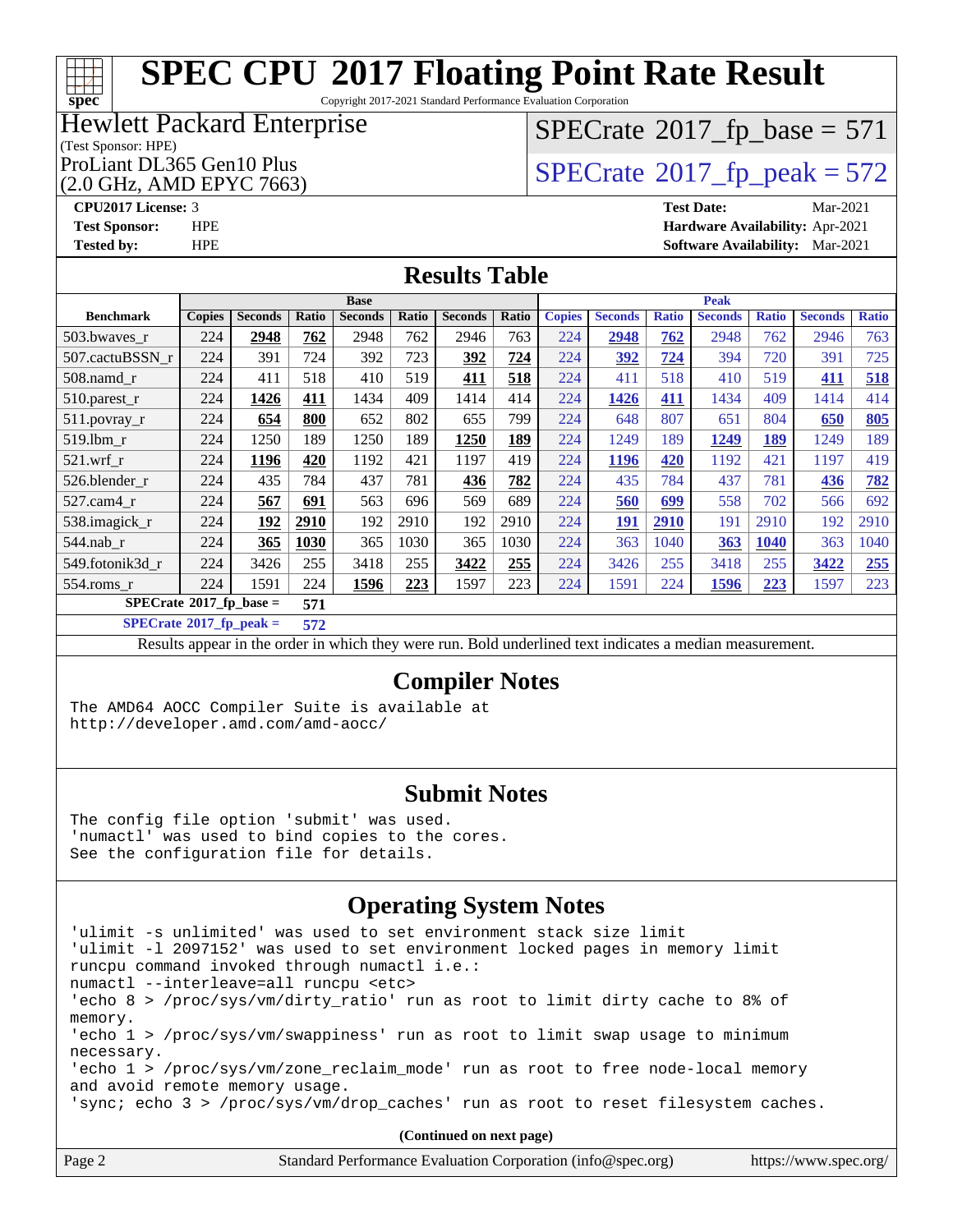

Copyright 2017-2021 Standard Performance Evaluation Corporation

### Hewlett Packard Enterprise

(Test Sponsor: HPE)

 $SPECTate$ <sup>®</sup>[2017\\_fp\\_base =](http://www.spec.org/auto/cpu2017/Docs/result-fields.html#SPECrate2017fpbase) 571

(2.0 GHz, AMD EPYC 7663)

ProLiant DL365 Gen10 Plus  $\text{SPECrate}^{\otimes}2017\_fp\_peak = 572$  $\text{SPECrate}^{\otimes}2017\_fp\_peak = 572$  $\text{SPECrate}^{\otimes}2017\_fp\_peak = 572$ 

**[CPU2017 License:](http://www.spec.org/auto/cpu2017/Docs/result-fields.html#CPU2017License)** 3 **[Test Date:](http://www.spec.org/auto/cpu2017/Docs/result-fields.html#TestDate)** Mar-2021 **[Test Sponsor:](http://www.spec.org/auto/cpu2017/Docs/result-fields.html#TestSponsor)** HPE **[Hardware Availability:](http://www.spec.org/auto/cpu2017/Docs/result-fields.html#HardwareAvailability)** Apr-2021 **[Tested by:](http://www.spec.org/auto/cpu2017/Docs/result-fields.html#Testedby)** HPE **[Software Availability:](http://www.spec.org/auto/cpu2017/Docs/result-fields.html#SoftwareAvailability)** Mar-2021

### **[Operating System Notes \(Continued\)](http://www.spec.org/auto/cpu2017/Docs/result-fields.html#OperatingSystemNotes)**

'sysctl -w kernel.randomize\_va\_space=0' run as root to disable address space layout randomization (ASLR) to reduce run-to-run variability. 'echo always > /sys/kernel/mm/transparent\_hugepage/enabled' and 'echo always > /sys/kernel/mm/transparent\_hugepage/defrag' run as root for peak integer runs and all FP runs to enable Transparent Hugepages (THP). 'echo madvise > /sys/kernel/mm/transparent\_hugepage/enabled' run as root for base integer runs to enable THP only on request.

### **[Environment Variables Notes](http://www.spec.org/auto/cpu2017/Docs/result-fields.html#EnvironmentVariablesNotes)**

Environment variables set by runcpu before the start of the run: LD\_LIBRARY\_PATH = "/home/cpu2017n/amd\_rate\_aocc300\_milan\_A\_lib/64;/home/cpu2017n/amd\_rate\_ aocc300\_milan\_A\_lib/32:" MALLOC\_CONF = "retain:true"

### **[General Notes](http://www.spec.org/auto/cpu2017/Docs/result-fields.html#GeneralNotes)**

Binaries were compiled on a system with 2x AMD EPYC 7742 CPU + 512GiB Memory using OpenSUSE 15.2

NA: The test sponsor attests, as of date of publication, that CVE-2017-5754 (Meltdown) is mitigated in the system as tested and documented. Yes: The test sponsor attests, as of date of publication, that CVE-2017-5753 (Spectre variant 1) is mitigated in the system as tested and documented. Yes: The test sponsor attests, as of date of publication, that CVE-2017-5715 (Spectre variant 2) is mitigated in the system as tested and documented.

jemalloc: configured and built with GCC v4.8.2 in RHEL 7.4 (No options specified) jemalloc 5.1.0 is available here: <https://github.com/jemalloc/jemalloc/releases/download/5.1.0/jemalloc-5.1.0.tar.bz2>

Submitted\_by: "Bucek, James" <james.bucek@hpe.com> Submitted: Wed May 12 19:01:22 EDT 2021 Submission: cpu2017-20210512-26340.sub

### **[Platform Notes](http://www.spec.org/auto/cpu2017/Docs/result-fields.html#PlatformNotes)**

BIOS Configuration Workload Profile set to General Throughput Compute Thermal Configuration set to Maximum Cooling Determinism Control set to Manual Performance Determinism set to Power Deterministic Last-Level Cache (LLC) as NUMA Node set to Enabled

**(Continued on next page)**

| Page 3<br>Standard Performance Evaluation Corporation (info@spec.org)<br>https://www.spec.org/ |  |
|------------------------------------------------------------------------------------------------|--|
|------------------------------------------------------------------------------------------------|--|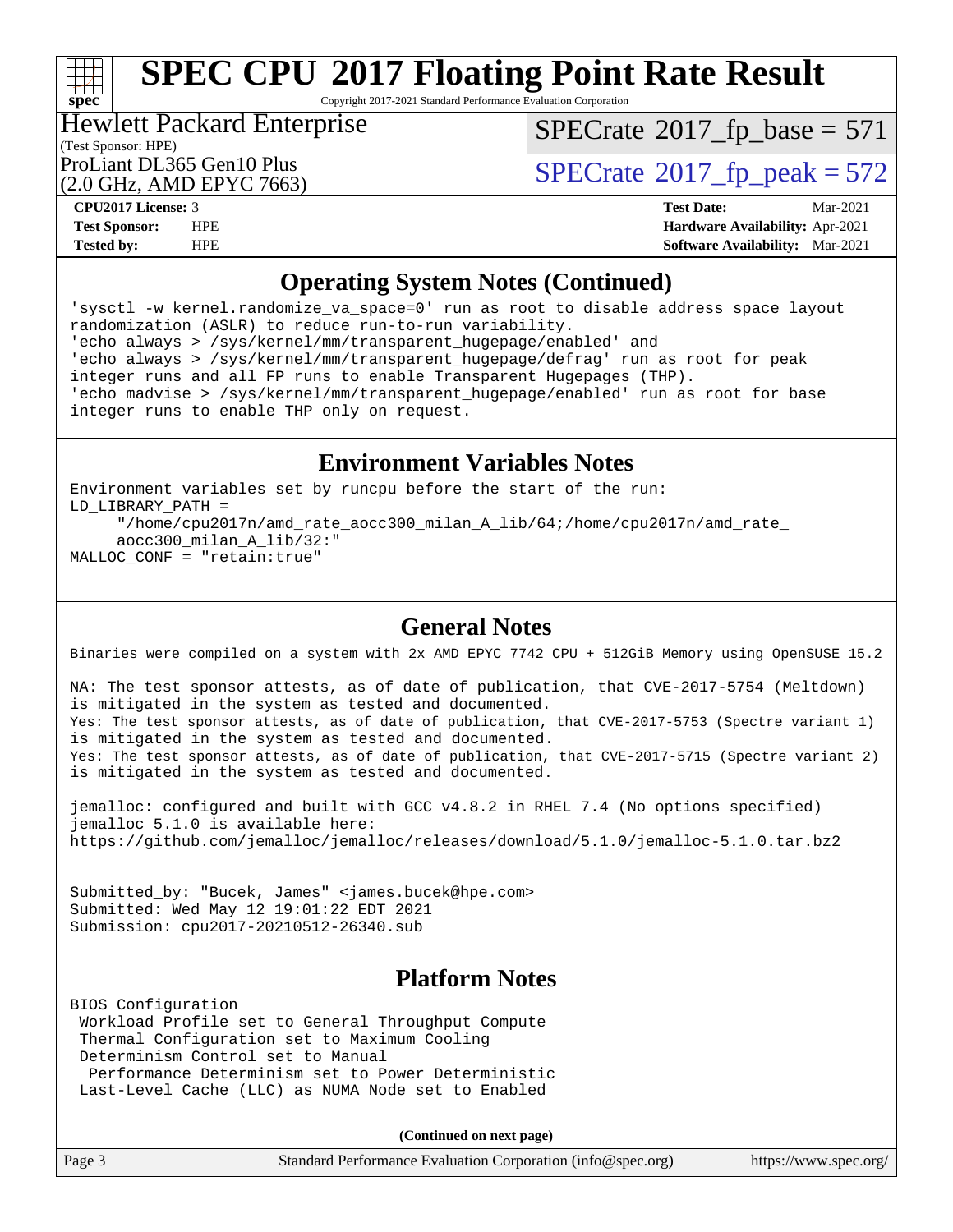## **[SPEC CPU](http://www.spec.org/auto/cpu2017/Docs/result-fields.html#SPECCPU2017FloatingPointRateResult)[2017 Floating Point Rate Result](http://www.spec.org/auto/cpu2017/Docs/result-fields.html#SPECCPU2017FloatingPointRateResult)**

Copyright 2017-2021 Standard Performance Evaluation Corporation

### (Test Sponsor: HPE)<br>ProLiant DL365 Gen10 Plus Hewlett Packard Enterprise

 $SPECTate$ <sup>®</sup>[2017\\_fp\\_base =](http://www.spec.org/auto/cpu2017/Docs/result-fields.html#SPECrate2017fpbase) 571

(2.0 GHz, AMD EPYC 7663)

 $SPECTate$ <sup>®</sup>[2017\\_fp\\_peak = 5](http://www.spec.org/auto/cpu2017/Docs/result-fields.html#SPECrate2017fppeak)72

**[CPU2017 License:](http://www.spec.org/auto/cpu2017/Docs/result-fields.html#CPU2017License)** 3 **[Test Date:](http://www.spec.org/auto/cpu2017/Docs/result-fields.html#TestDate)** Mar-2021 **[Test Sponsor:](http://www.spec.org/auto/cpu2017/Docs/result-fields.html#TestSponsor)** HPE **[Hardware Availability:](http://www.spec.org/auto/cpu2017/Docs/result-fields.html#HardwareAvailability)** Apr-2021 **[Tested by:](http://www.spec.org/auto/cpu2017/Docs/result-fields.html#Testedby)** HPE **[Software Availability:](http://www.spec.org/auto/cpu2017/Docs/result-fields.html#SoftwareAvailability)** Mar-2021

### **[Platform Notes \(Continued\)](http://www.spec.org/auto/cpu2017/Docs/result-fields.html#PlatformNotes)**

| Page 4 | Standard Performance Evaluation Corporation (info@spec.org)<br>https://www.spec.org/               |  |
|--------|----------------------------------------------------------------------------------------------------|--|
|        | (Continued on next page)                                                                           |  |
|        |                                                                                                    |  |
|        | CPU max MHz:<br>2000.0000                                                                          |  |
|        | 2027.916<br>CPU MHz:                                                                               |  |
|        | Frequency boost:<br>enabled                                                                        |  |
|        | Stepping:<br>1                                                                                     |  |
|        | Model name:<br>AMD EPYC 7663 56-Core Processor                                                     |  |
|        | CPU family:<br>25<br>Model:<br>1                                                                   |  |
|        | Vendor ID:<br>AuthenticAMD                                                                         |  |
|        | 16<br>NUMA $node(s):$                                                                              |  |
|        | $\overline{2}$<br>Socket(s):                                                                       |  |
|        | 56<br>$Core(s)$ per socket:                                                                        |  |
|        | Thread( $s$ ) per core:<br>2                                                                       |  |
|        | On-line CPU $(s)$ list:<br>$0 - 223$                                                               |  |
|        | 224<br>CPU(s):                                                                                     |  |
|        | 48 bits physical, 48 bits virtual<br>Address sizes:                                                |  |
|        | Byte Order:<br>Little Endian                                                                       |  |
|        | $32$ -bit, $64$ -bit<br>$CPU$ op-mode( $s$ ):                                                      |  |
|        | Architecture:<br>x86_64                                                                            |  |
|        | From 1scpu:                                                                                        |  |
|        | 60 61 62                                                                                           |  |
|        | 28 29 30 32 33 34 35 36 37 38 40 41 42 43 44 45 46 48 49 50 51 52 53 54 56 57 58 59                |  |
|        | physical 1: cores 0 1 2 3 4 5 6 8 9 10 11 12 13 14 16 17 18 19 20 21 22 24 25 26 27                |  |
|        | 60 61 62                                                                                           |  |
|        | 28 29 30 32 33 34 35 36 37 38 40 41 42 43 44 45 46 48 49 50 51 52 53 54 56 57 58 59                |  |
|        | physical 0: cores 0 1 2 3 4 5 6 8 9 10 11 12 13 14 16 17 18 19 20 21 22 24 25 26 27                |  |
|        | cpu cores : 56<br>siblings : 112                                                                   |  |
|        | excerpts from /proc/cpuinfo might not be reliable. Use with caution.)                              |  |
|        | cores, siblings (Caution: counting these is hw and system dependent. The following                 |  |
|        | 224 "processors"                                                                                   |  |
|        | 2 "physical id"s (chips)                                                                           |  |
|        | model name: AMD EPYC 7663 56-Core Processor                                                        |  |
|        | From /proc/cpuinfo                                                                                 |  |
|        |                                                                                                    |  |
|        | For more information on this section, see<br>https://www.spec.org/cpu2017/Docs/config.html#sysinfo |  |
|        | SUT (System Under Test) info as seen by some common utilities.                                     |  |
|        |                                                                                                    |  |
|        | running on admin Sun Apr 5 09:30:10 2020                                                           |  |
|        | Rev: r6538 of 2020-09-24 e8664e66d2d7080afeaa89d4b38e2f1c                                          |  |
|        | Sysinfo program /home/cpu2017n/bin/sysinfo                                                         |  |
|        |                                                                                                    |  |
|        | Workload Profile set to Custom<br>L1 HW Prefetcher set to Disabled                                 |  |
|        | Data Fabric C-State Enable set to Force Enabled                                                    |  |
|        | NUMA memory domains per socket set to Four memory domains per socket                               |  |
|        |                                                                                                    |  |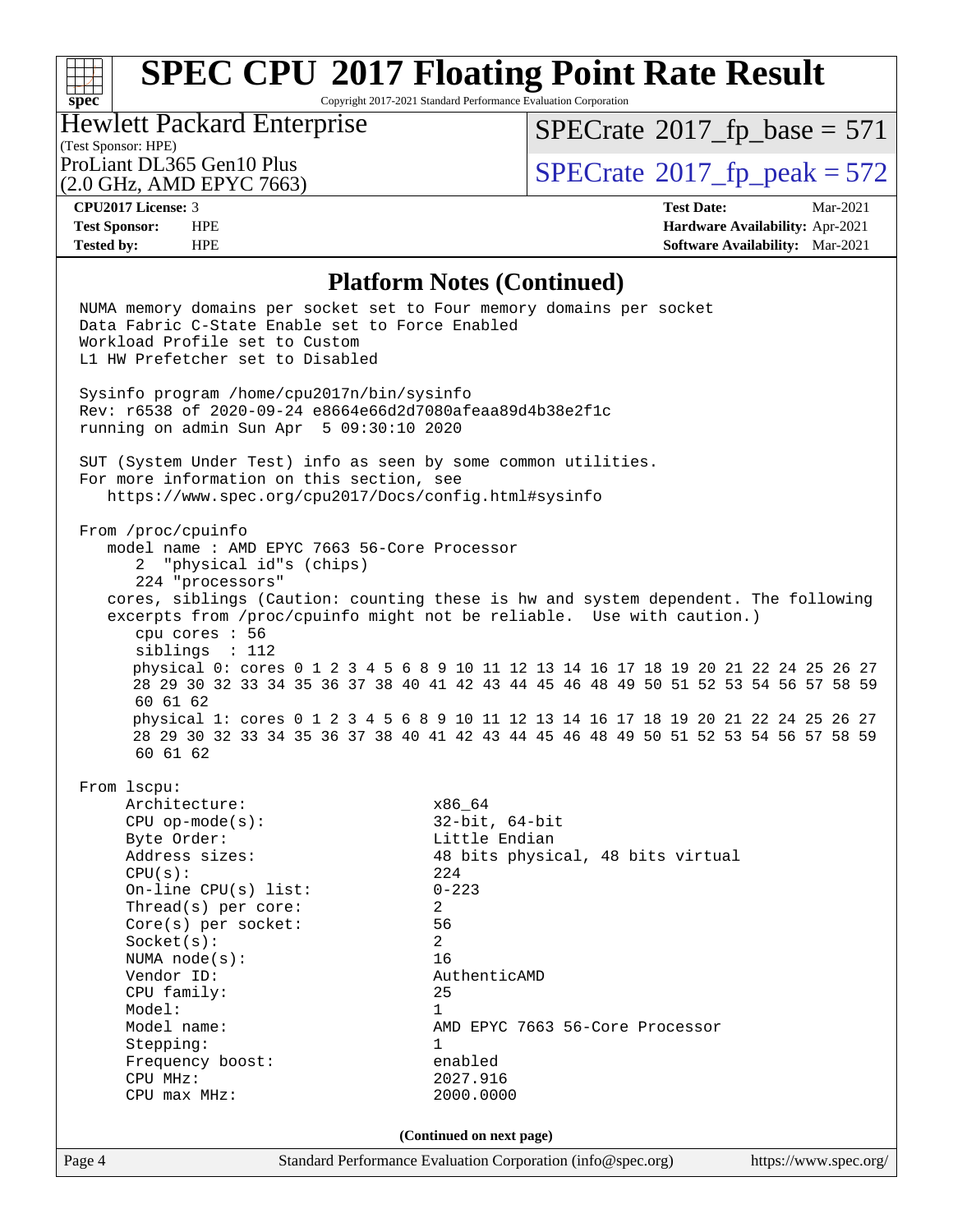## **[SPEC CPU](http://www.spec.org/auto/cpu2017/Docs/result-fields.html#SPECCPU2017FloatingPointRateResult)[2017 Floating Point Rate Result](http://www.spec.org/auto/cpu2017/Docs/result-fields.html#SPECCPU2017FloatingPointRateResult)**

Copyright 2017-2021 Standard Performance Evaluation Corporation

## Hewlett Packard Enterprise

(Test Sponsor: HPE)<br>ProLiant DL365 Gen10 Plus (2.0 GHz, AMD EPYC 7663)  $SPECTate@2017_fp\_base = 571$ 

 $SPECTate$ <sup>®</sup>[2017\\_fp\\_peak = 5](http://www.spec.org/auto/cpu2017/Docs/result-fields.html#SPECrate2017fppeak)72 **[CPU2017 License:](http://www.spec.org/auto/cpu2017/Docs/result-fields.html#CPU2017License)** 3 **[Test Date:](http://www.spec.org/auto/cpu2017/Docs/result-fields.html#TestDate)** Mar-2021

**[Test Sponsor:](http://www.spec.org/auto/cpu2017/Docs/result-fields.html#TestSponsor)** HPE **[Hardware Availability:](http://www.spec.org/auto/cpu2017/Docs/result-fields.html#HardwareAvailability)** Apr-2021 **[Tested by:](http://www.spec.org/auto/cpu2017/Docs/result-fields.html#Testedby)** HPE **[Software Availability:](http://www.spec.org/auto/cpu2017/Docs/result-fields.html#SoftwareAvailability)** Mar-2021

### **[Platform Notes \(Continued\)](http://www.spec.org/auto/cpu2017/Docs/result-fields.html#PlatformNotes)**

| Lli cache:<br>$L2$ cache:                                     | $3.5$ MiB<br>56 MiB                                                                  |
|---------------------------------------------------------------|--------------------------------------------------------------------------------------|
| L3 cache:                                                     | 512 MiB                                                                              |
| NUMA node0 CPU(s):                                            | $0 - 6$ , 112-118                                                                    |
| NUMA nodel CPU(s):                                            | $7 - 13, 119 - 125$                                                                  |
| NUMA node2 CPU(s):                                            | $14 - 20, 126 - 132$                                                                 |
| NUMA node3 CPU(s):                                            | $21 - 27, 133 - 139$                                                                 |
| NUMA $node4$ $CPU(s)$ :                                       | $28 - 34, 140 - 146$                                                                 |
| NUMA $node5$ $CPU(s):$                                        | $35 - 41, 147 - 153$                                                                 |
| NUMA node6 CPU(s):                                            | $42 - 48, 154 - 160$                                                                 |
| NUMA node7 CPU(s):                                            | $49 - 55, 161 - 167$                                                                 |
| NUMA node8 CPU(s):                                            | $56 - 62, 168 - 174$                                                                 |
| NUMA node9 CPU(s):                                            | $63 - 69, 175 - 181$                                                                 |
| NUMA node10 CPU(s):                                           | $70 - 76, 182 - 188$                                                                 |
| NUMA $model1$ CPU( $s$ ):<br>NUMA node12 CPU(s):              | $77 - 83,189 - 195$                                                                  |
| NUMA $node13$ CPU $(s):$                                      | $84 - 90, 196 - 202$<br>$91 - 97, 203 - 209$                                         |
| NUMA $node14$ CPU $(s)$ :                                     | $98 - 104, 210 - 216$                                                                |
| NUMA node15 CPU(s):                                           | $105 - 111, 217 - 223$                                                               |
| Vulnerability Itlb multihit:                                  | Not affected                                                                         |
| Vulnerability L1tf:                                           | Not affected                                                                         |
| Vulnerability Mds:                                            | Not affected                                                                         |
| Vulnerability Meltdown:                                       | Not affected                                                                         |
|                                                               | Vulnerability Spec store bypass: Mitigation; Speculative Store Bypass disabled via   |
| prctl and seccomp                                             |                                                                                      |
| Vulnerability Spectre v1:                                     | Mitigation; usercopy/swapgs barriers and __user                                      |
| pointer sanitization                                          |                                                                                      |
| Vulnerability Spectre v2:                                     | Mitigation; Full AMD retpoline, IBPB conditional,                                    |
| IBRS_FW, STIBP always-on, RSB filling<br>Vulnerability Srbds: | Not affected                                                                         |
| Vulnerability Tsx async abort:                                | Not affected                                                                         |
| Flags:                                                        | fpu vme de pse tsc msr pae mce cx8 apic sep mtrr                                     |
|                                                               | pge mca cmov pat pse36 clflush mmx fxsr sse sse2 ht syscall nx mmxext fxsr_opt       |
|                                                               | pdpelgb rdtscp lm constant_tsc rep_good nopl nonstop_tsc cpuid extd_apicid           |
|                                                               | aperfmperf pni pclmulgdg monitor ssse3 fma cx16 pcid sse4_1 sse4_2 movbe popcnt aes  |
|                                                               | xsave avx f16c rdrand lahf_lm cmp_legacy svm extapic cr8_legacy abm sse4a            |
|                                                               | misalignsse 3dnowprefetch osvw ibs skinit wdt tce topoext perfctr_core perfctr_nb    |
|                                                               | bpext perfctr_llc mwaitx cpb cat_13 cdp_13 invpcid_single hw_pstate ssbd mba ibrs    |
|                                                               | ibpb stibp vmmcall fsgsbase bmil avx2 smep bmi2 invpcid cqm rdt_a rdseed adx smap    |
|                                                               | clflushopt clwb sha_ni xsaveopt xsavec xgetbvl xsaves cqm_llc cqm_occup_llc          |
|                                                               | cqm_mbm_total cqm_mbm_local clzero irperf xsaveerptr wbnoinvd arat npt lbrv svm_lock |
|                                                               | nrip_save tsc_scale vmcb_clean flushbyasid decodeassists pausefilter pfthreshold     |
|                                                               | v_vmsave_vmload vgif umip pku ospke vaes vpclmulqdq rdpid overflow_recov succor smca |
|                                                               |                                                                                      |
|                                                               | (Continued on next page)                                                             |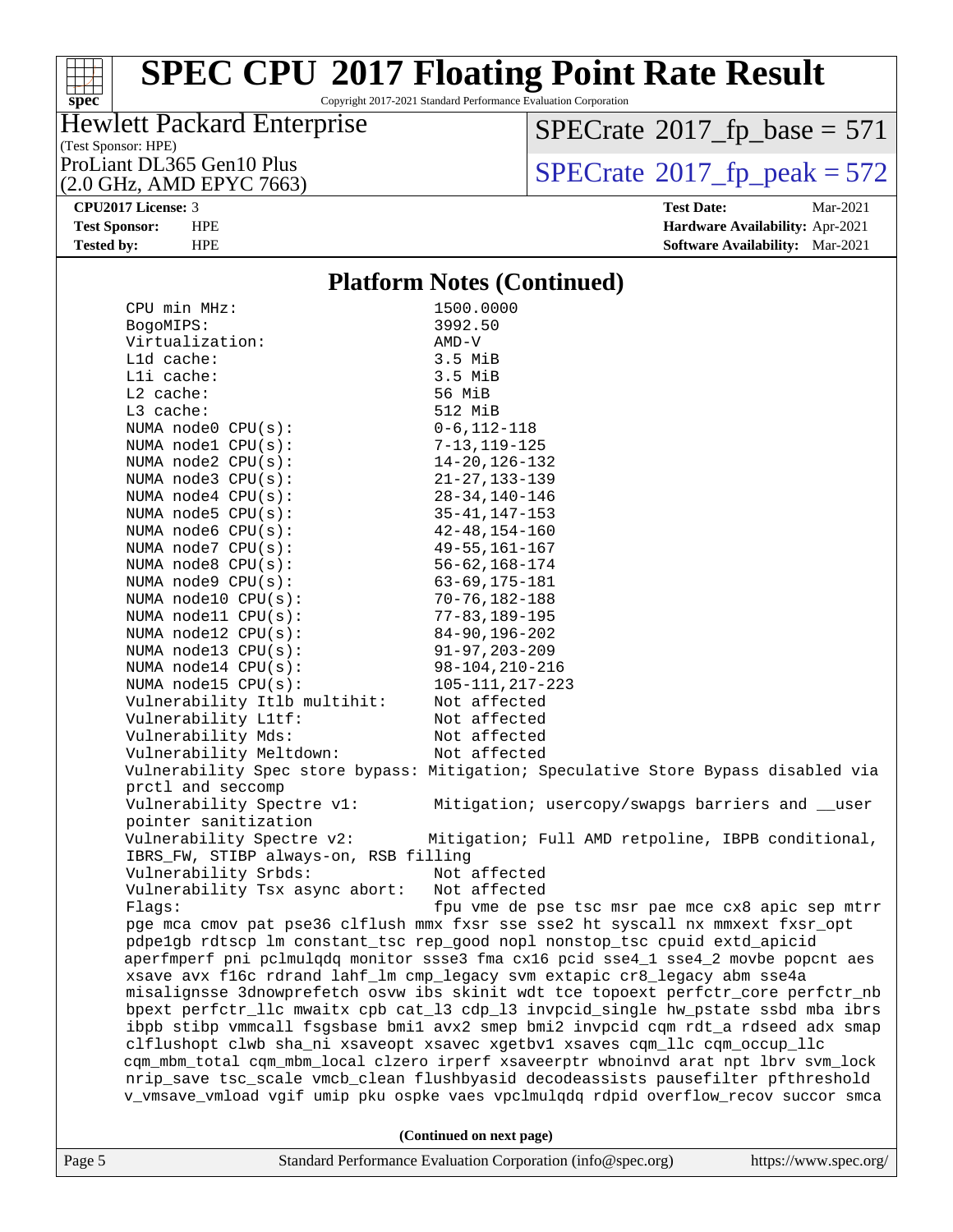## **[SPEC CPU](http://www.spec.org/auto/cpu2017/Docs/result-fields.html#SPECCPU2017FloatingPointRateResult)[2017 Floating Point Rate Result](http://www.spec.org/auto/cpu2017/Docs/result-fields.html#SPECCPU2017FloatingPointRateResult)**

Copyright 2017-2021 Standard Performance Evaluation Corporation

### (Test Sponsor: HPE) Hewlett Packard Enterprise

 $SPECTate$ <sup>®</sup>[2017\\_fp\\_base =](http://www.spec.org/auto/cpu2017/Docs/result-fields.html#SPECrate2017fpbase) 571

(2.0 GHz, AMD EPYC 7663)

ProLiant DL365 Gen10 Plus  $\text{SPECrate}$  $\text{SPECrate}$  $\text{SPECrate}$ <sup>®</sup>[2017\\_fp\\_peak = 5](http://www.spec.org/auto/cpu2017/Docs/result-fields.html#SPECrate2017fppeak)72

**[CPU2017 License:](http://www.spec.org/auto/cpu2017/Docs/result-fields.html#CPU2017License)** 3 **[Test Date:](http://www.spec.org/auto/cpu2017/Docs/result-fields.html#TestDate)** Mar-2021 **[Test Sponsor:](http://www.spec.org/auto/cpu2017/Docs/result-fields.html#TestSponsor)** HPE **[Hardware Availability:](http://www.spec.org/auto/cpu2017/Docs/result-fields.html#HardwareAvailability)** Apr-2021 **[Tested by:](http://www.spec.org/auto/cpu2017/Docs/result-fields.html#Testedby)** HPE **[Software Availability:](http://www.spec.org/auto/cpu2017/Docs/result-fields.html#SoftwareAvailability)** Mar-2021

### **[Platform Notes \(Continued\)](http://www.spec.org/auto/cpu2017/Docs/result-fields.html#PlatformNotes)**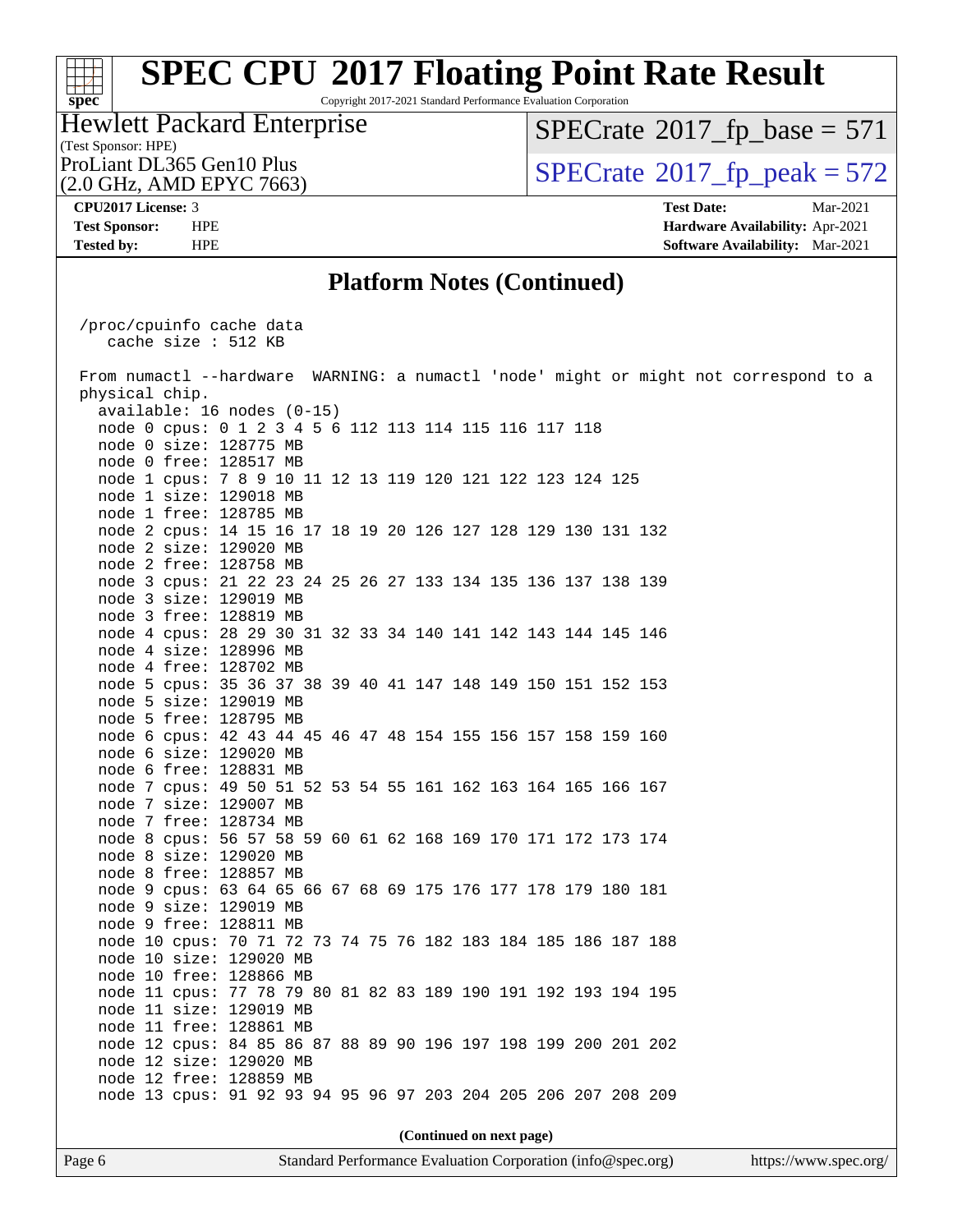## **[spec](http://www.spec.org/)**<sup>®</sup>

## **[SPEC CPU](http://www.spec.org/auto/cpu2017/Docs/result-fields.html#SPECCPU2017FloatingPointRateResult)[2017 Floating Point Rate Result](http://www.spec.org/auto/cpu2017/Docs/result-fields.html#SPECCPU2017FloatingPointRateResult)**

Copyright 2017-2021 Standard Performance Evaluation Corporation

### (Test Sponsor: HPE) Hewlett Packard Enterprise

 $SPECTate$ <sup>®</sup>[2017\\_fp\\_base =](http://www.spec.org/auto/cpu2017/Docs/result-fields.html#SPECrate2017fpbase) 571

(2.0 GHz, AMD EPYC 7663)

ProLiant DL365 Gen10 Plus  $\text{SPECrate}^{\otimes}2017\_fp\_peak = 572$  $\text{SPECrate}^{\otimes}2017\_fp\_peak = 572$  $\text{SPECrate}^{\otimes}2017\_fp\_peak = 572$ 

**[CPU2017 License:](http://www.spec.org/auto/cpu2017/Docs/result-fields.html#CPU2017License)** 3 **[Test Date:](http://www.spec.org/auto/cpu2017/Docs/result-fields.html#TestDate)** Mar-2021 **[Test Sponsor:](http://www.spec.org/auto/cpu2017/Docs/result-fields.html#TestSponsor)** HPE **[Hardware Availability:](http://www.spec.org/auto/cpu2017/Docs/result-fields.html#HardwareAvailability)** Apr-2021 **[Tested by:](http://www.spec.org/auto/cpu2017/Docs/result-fields.html#Testedby)** HPE **[Software Availability:](http://www.spec.org/auto/cpu2017/Docs/result-fields.html#SoftwareAvailability)** Mar-2021

### **[Platform Notes \(Continued\)](http://www.spec.org/auto/cpu2017/Docs/result-fields.html#PlatformNotes)**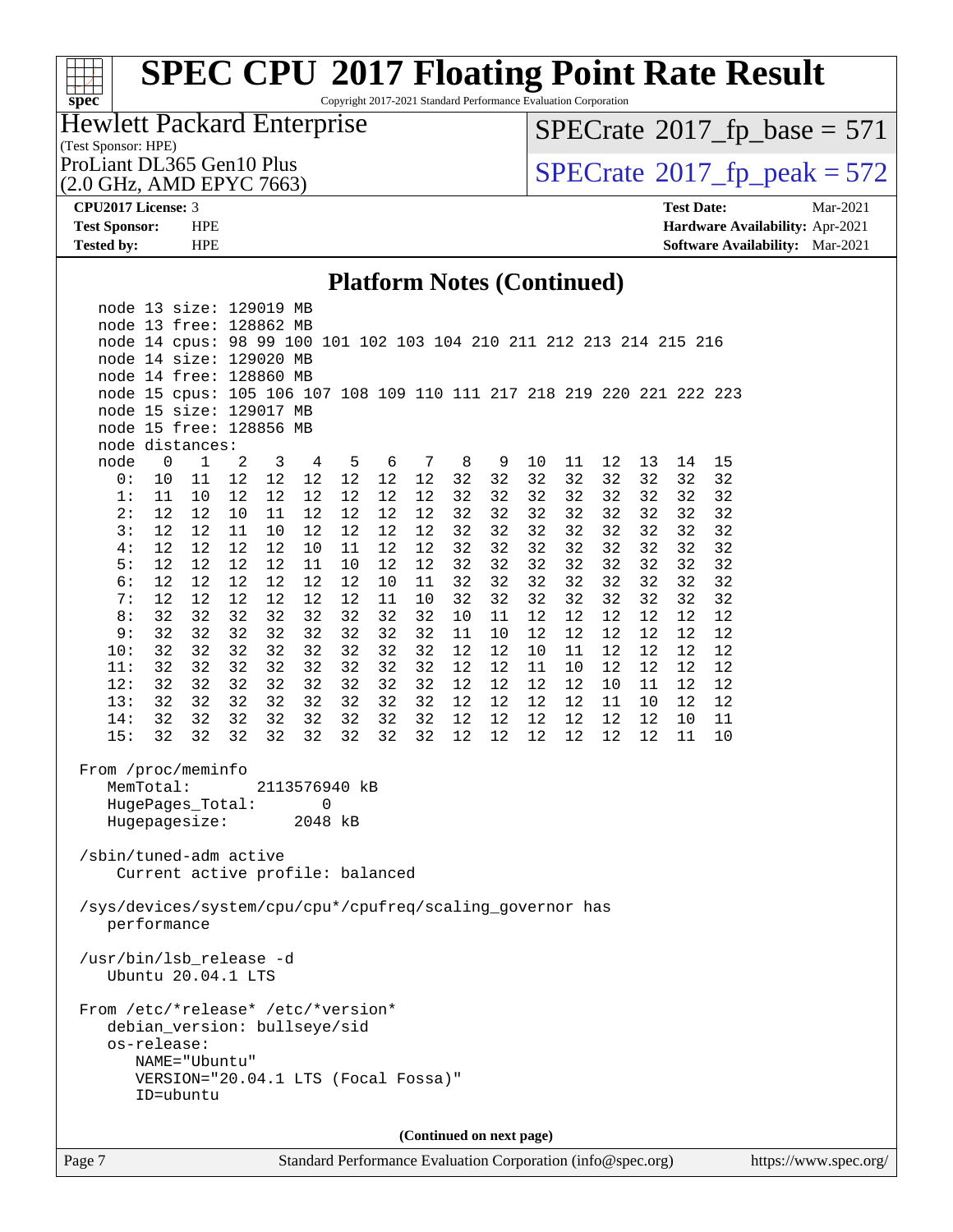Copyright 2017-2021 Standard Performance Evaluation Corporation

## Hewlett Packard Enterprise

 $SPECTate$ <sup>®</sup>[2017\\_fp\\_base =](http://www.spec.org/auto/cpu2017/Docs/result-fields.html#SPECrate2017fpbase) 571

(Test Sponsor: HPE) (2.0 GHz, AMD EPYC 7663)

ProLiant DL365 Gen10 Plus  $\text{SPECrate}^{\otimes}2017\_fp\_peak = 572$  $\text{SPECrate}^{\otimes}2017\_fp\_peak = 572$  $\text{SPECrate}^{\otimes}2017\_fp\_peak = 572$ 

**[spec](http://www.spec.org/)**

**[CPU2017 License:](http://www.spec.org/auto/cpu2017/Docs/result-fields.html#CPU2017License)** 3 **[Test Date:](http://www.spec.org/auto/cpu2017/Docs/result-fields.html#TestDate)** Mar-2021 **[Test Sponsor:](http://www.spec.org/auto/cpu2017/Docs/result-fields.html#TestSponsor)** HPE **[Hardware Availability:](http://www.spec.org/auto/cpu2017/Docs/result-fields.html#HardwareAvailability)** Apr-2021 **[Tested by:](http://www.spec.org/auto/cpu2017/Docs/result-fields.html#Testedby)** HPE **[Software Availability:](http://www.spec.org/auto/cpu2017/Docs/result-fields.html#SoftwareAvailability)** Mar-2021

### **[Platform Notes \(Continued\)](http://www.spec.org/auto/cpu2017/Docs/result-fields.html#PlatformNotes)**

 ID\_LIKE=debian PRETTY\_NAME="Ubuntu 20.04.1 LTS" VERSION\_ID="20.04" HOME\_URL="[https://www.ubuntu.com/"](https://www.ubuntu.com/) SUPPORT\_URL="[https://help.ubuntu.com/"](https://help.ubuntu.com/) uname -a: Linux admin 5.4.0-56-generic #62-Ubuntu SMP Mon Nov 23 19:20:19 UTC 2020 x86\_64 x86\_64 x86\_64 GNU/Linux Kernel self-reported vulnerability status: CVE-2018-12207 (iTLB Multihit): Not affected CVE-2018-3620 (L1 Terminal Fault): Not affected Microarchitectural Data Sampling: Not affected CVE-2017-5754 (Meltdown): Not affected CVE-2018-3639 (Speculative Store Bypass): Mitigation: Speculative Store Bypass disabled via prctl and seccomp CVE-2017-5753 (Spectre variant 1): Mitigation: usercopy/swapgs barriers and \_\_user pointer sanitization CVE-2017-5715 (Spectre variant 2): Mitigation: Full AMD retpoline, IBPB: conditional, IBRS\_FW, STIBP: always-on, RSB filling CVE-2020-0543 (Special Register Buffer Data Sampling): Not affected CVE-2019-11135 (TSX Asynchronous Abort): Not affected run-level 5 Apr 1 17:24 SPEC is set to: /home/cpu2017n Filesystem Type Size Used Avail Use% Mounted on /dev/mapper/ubuntu--vg-ubuntu--lv ext4 196G 50G 137G 27% / From /sys/devices/virtual/dmi/id Vendor: HPE Product: ProLiant DL365 Gen10 Plus Product Family: ProLiant Serial: CN70430NKR Additional information from dmidecode follows. WARNING: Use caution when you interpret this section. The 'dmidecode' program reads system data which is "intended to allow hardware to be accurately determined", but the intent may not be met, as there are frequent changes to hardware, firmware, and the "DMTF SMBIOS" standard. Memory: 16x UNKNOWN M386AAG40AM3-CWE 128 GB 4 rank 3200 16x UNKNOWN NOT AVAILABLE **(Continued on next page)**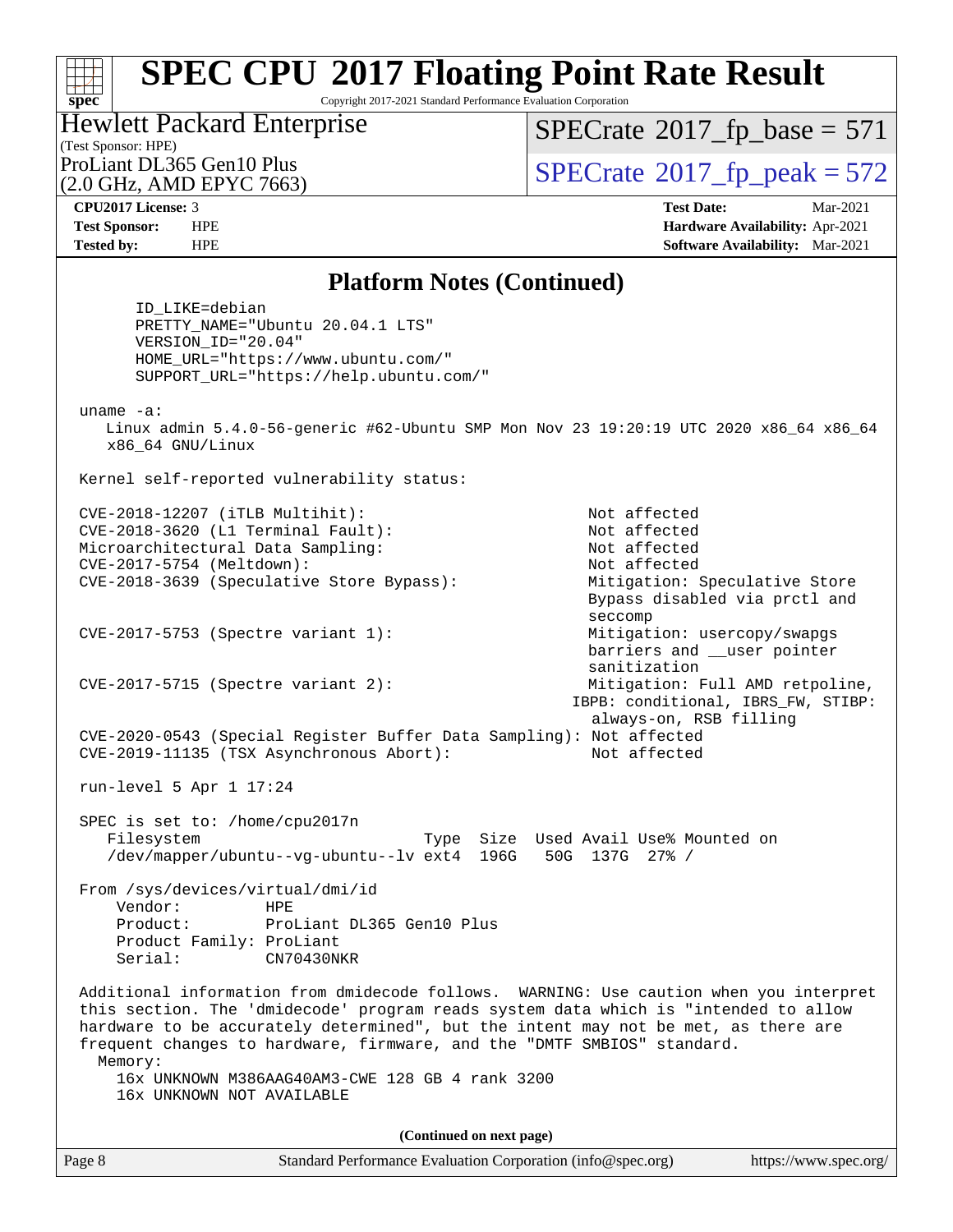### H F **[spec](http://www.spec.org/)**

## **[SPEC CPU](http://www.spec.org/auto/cpu2017/Docs/result-fields.html#SPECCPU2017FloatingPointRateResult)[2017 Floating Point Rate Result](http://www.spec.org/auto/cpu2017/Docs/result-fields.html#SPECCPU2017FloatingPointRateResult)**

Copyright 2017-2021 Standard Performance Evaluation Corporation

### (Test Sponsor: HPE) Hewlett Packard Enterprise

 $SPECTate@2017_fp\_base = 571$ 

(2.0 GHz, AMD EPYC 7663)

ProLiant DL365 Gen10 Plus<br>(2.0 GHz, AMD EPYC 7663) [SPECrate](http://www.spec.org/auto/cpu2017/Docs/result-fields.html#SPECrate2017fppeak)®[2017\\_fp\\_peak = 5](http://www.spec.org/auto/cpu2017/Docs/result-fields.html#SPECrate2017fppeak)72

**[CPU2017 License:](http://www.spec.org/auto/cpu2017/Docs/result-fields.html#CPU2017License)** 3 **[Test Date:](http://www.spec.org/auto/cpu2017/Docs/result-fields.html#TestDate)** Mar-2021 **[Test Sponsor:](http://www.spec.org/auto/cpu2017/Docs/result-fields.html#TestSponsor)** HPE **[Hardware Availability:](http://www.spec.org/auto/cpu2017/Docs/result-fields.html#HardwareAvailability)** Apr-2021 **[Tested by:](http://www.spec.org/auto/cpu2017/Docs/result-fields.html#Testedby)** HPE **[Software Availability:](http://www.spec.org/auto/cpu2017/Docs/result-fields.html#SoftwareAvailability)** Mar-2021

### **[Platform Notes \(Continued\)](http://www.spec.org/auto/cpu2017/Docs/result-fields.html#PlatformNotes)**

BIOS:

 BIOS Vendor: HPE BIOS Version: A42 BIOS Date: 02/23/2021 BIOS Revision: 2.40 Firmware Revision: 2.40

(End of data from sysinfo program)

### **[Compiler Version Notes](http://www.spec.org/auto/cpu2017/Docs/result-fields.html#CompilerVersionNotes)**

| 519.1bm_r(base, peak) 538.imagick_r(base, peak)<br>C<br>$544.nab_r(base, peak)$                                                                                                                                                                                                                                                                                                                                                                      |
|------------------------------------------------------------------------------------------------------------------------------------------------------------------------------------------------------------------------------------------------------------------------------------------------------------------------------------------------------------------------------------------------------------------------------------------------------|
| AMD clang version 12.0.0 (CLANG: AOCC_3.0.0-Build#78 2020_12_10) (based on<br>LLVM Mirror. Version. 12.0.0)<br>Target: x86_64-unknown-linux-gnu<br>Thread model: posix<br>InstalledDir: /opt/AMD/aocc-compiler-3.0.0/bin                                                                                                                                                                                                                             |
| $508.namd_r(base, peak) 510.parest_r(base, peak)$<br>$C++$                                                                                                                                                                                                                                                                                                                                                                                           |
| AMD clang version 12.0.0 (CLANG: AOCC_3.0.0-Build#78 2020_12_10) (based on<br>LLVM Mirror. Version. 12.0.0)<br>Target: x86_64-unknown-linux-gnu<br>Thread model: posix<br>InstalledDir: /opt/AMD/aocc-compiler-3.0.0/bin                                                                                                                                                                                                                             |
| $C++$ , C $\qquad$ 511.povray_r(base, peak) 526.blender_r(base, peak)                                                                                                                                                                                                                                                                                                                                                                                |
| AMD clang version 12.0.0 (CLANG: AOCC 3.0.0-Build#78 2020 12 10) (based on<br>LLVM Mirror. Version. 12.0.0)<br>Target: x86 64-unknown-linux-gnu<br>Thread model: posix<br>InstalledDir: /opt/AMD/aocc-compiler-3.0.0/bin<br>AMD clang version 12.0.0 (CLANG: AOCC_3.0.0-Build#78 2020_12_10) (based on<br>LLVM Mirror. Version. 12.0.0)<br>Target: x86 64-unknown-linux-gnu<br>Thread model: posix<br>InstalledDir: /opt/AMD/aocc-compiler-3.0.0/bin |
| (Continued on next page)                                                                                                                                                                                                                                                                                                                                                                                                                             |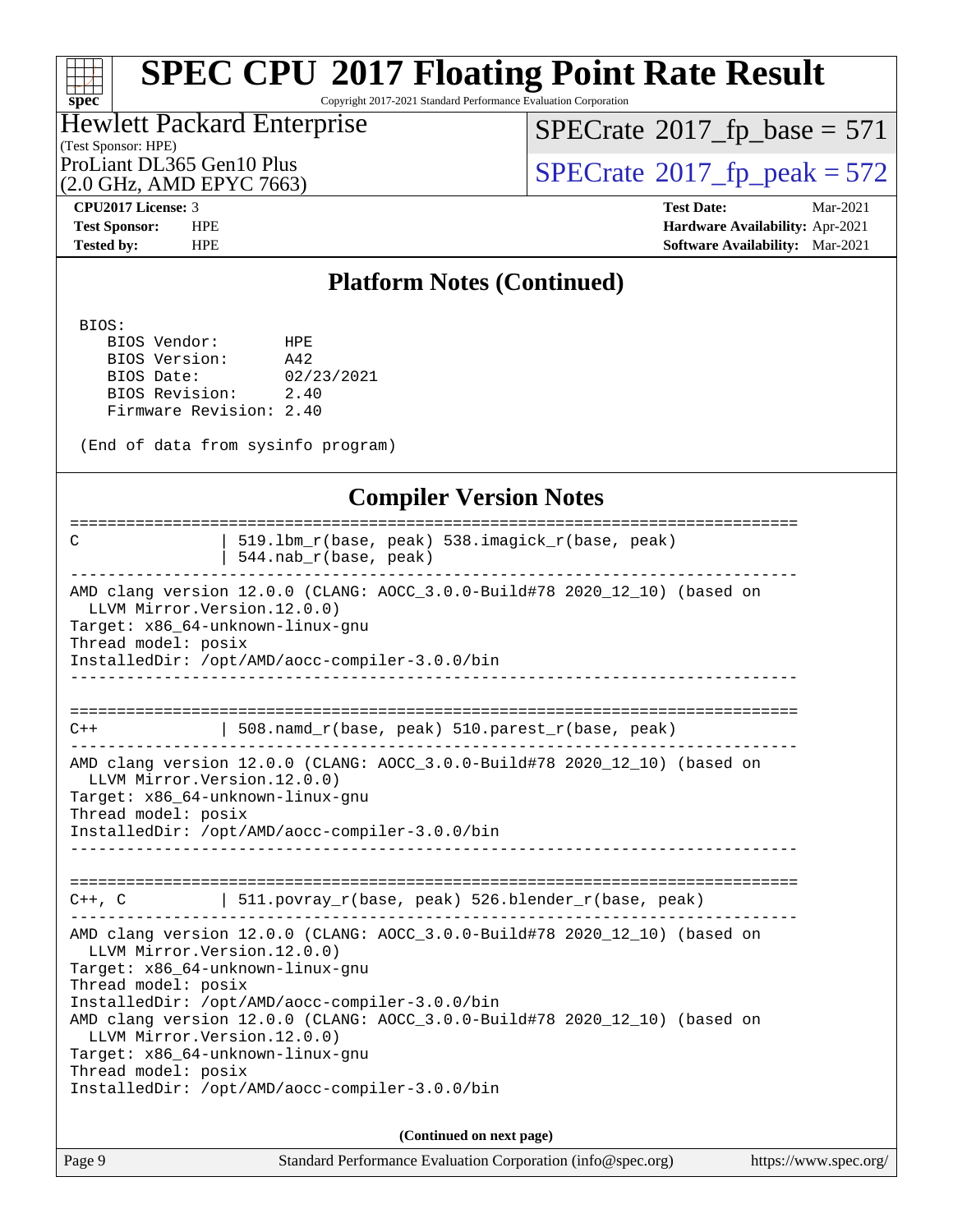## **[SPEC CPU](http://www.spec.org/auto/cpu2017/Docs/result-fields.html#SPECCPU2017FloatingPointRateResult)[2017 Floating Point Rate Result](http://www.spec.org/auto/cpu2017/Docs/result-fields.html#SPECCPU2017FloatingPointRateResult)**

Copyright 2017-2021 Standard Performance Evaluation Corporation

### (Test Sponsor: HPE)<br>ProLiant DL365 Gen10 Plus Hewlett Packard Enterprise

 $SPECTate@2017_fp\_base = 571$ 

(2.0 GHz, AMD EPYC 7663)

 $SPECTate$ <sup>®</sup>[2017\\_fp\\_peak = 5](http://www.spec.org/auto/cpu2017/Docs/result-fields.html#SPECrate2017fppeak)72

**[CPU2017 License:](http://www.spec.org/auto/cpu2017/Docs/result-fields.html#CPU2017License)** 3 **[Test Date:](http://www.spec.org/auto/cpu2017/Docs/result-fields.html#TestDate)** Mar-2021 **[Test Sponsor:](http://www.spec.org/auto/cpu2017/Docs/result-fields.html#TestSponsor)** HPE **[Hardware Availability:](http://www.spec.org/auto/cpu2017/Docs/result-fields.html#HardwareAvailability)** Apr-2021 **[Tested by:](http://www.spec.org/auto/cpu2017/Docs/result-fields.html#Testedby)** HPE **[Software Availability:](http://www.spec.org/auto/cpu2017/Docs/result-fields.html#SoftwareAvailability)** Mar-2021

### **[Compiler Version Notes \(Continued\)](http://www.spec.org/auto/cpu2017/Docs/result-fields.html#CompilerVersionNotes)**

|                                                      | C++, C, Fortran   507.cactuBSSN_r(base, peak)                                                                                                                                                                      |
|------------------------------------------------------|--------------------------------------------------------------------------------------------------------------------------------------------------------------------------------------------------------------------|
| LLVM Mirror. Version. 12.0.0)<br>Thread model: posix | AMD clang version 12.0.0 (CLANG: AOCC_3.0.0-Build#78 2020_12_10) (based on<br>Target: x86_64-unknown-linux-gnu                                                                                                     |
| LLVM Mirror. Version. 12.0.0)<br>Thread model: posix | InstalledDir: /opt/AMD/aocc-compiler-3.0.0/bin<br>AMD clang version 12.0.0 (CLANG: AOCC_3.0.0-Build#78 2020_12_10) (based on<br>Target: x86_64-unknown-linux-gnu<br>InstalledDir: /opt/AMD/aocc-compiler-3.0.0/bin |
| LLVM Mirror. Version. 12.0.0)<br>Thread model: posix | AMD clang version 12.0.0 (CLANG: AOCC_3.0.0-Build#78 2020_12_10) (based on<br>Target: x86_64-unknown-linux-gnu<br>InstalledDir: /opt/AMD/aocc-compiler-3.0.0/bin                                                   |
|                                                      | _________________________<br>---------------------------------                                                                                                                                                     |
|                                                      |                                                                                                                                                                                                                    |
| Fortran                                              | 503.bwaves_r(base, peak) 549.fotonik3d_r(base, peak)                                                                                                                                                               |
|                                                      | 554.roms_r(base, peak)                                                                                                                                                                                             |
| LLVM Mirror. Version. 12.0.0)<br>Thread model: posix | AMD clang version 12.0.0 (CLANG: AOCC_3.0.0-Build#78 2020_12_10) (based on<br>Target: x86_64-unknown-linux-gnu<br>InstalledDir: /opt/AMD/aocc-compiler-3.0.0/bin<br>__________________________                     |
|                                                      |                                                                                                                                                                                                                    |
|                                                      | Fortran, C   521.wrf_r(base, peak) 527.cam4_r(base, peak)                                                                                                                                                          |
| LLVM Mirror.Version.12.0.0)<br>Thread model: posix   | AMD clang version 12.0.0 (CLANG: AOCC_3.0.0-Build#78 2020_12_10) (based on<br>Target: x86_64-unknown-linux-gnu                                                                                                     |
|                                                      | InstalledDir: /opt/AMD/aocc-compiler-3.0.0/bin<br>AMD clang version 12.0.0 (CLANG: AOCC_3.0.0-Build#78 2020_12_10) (based on<br>LLVM Mirror. Version. 12.0.0)                                                      |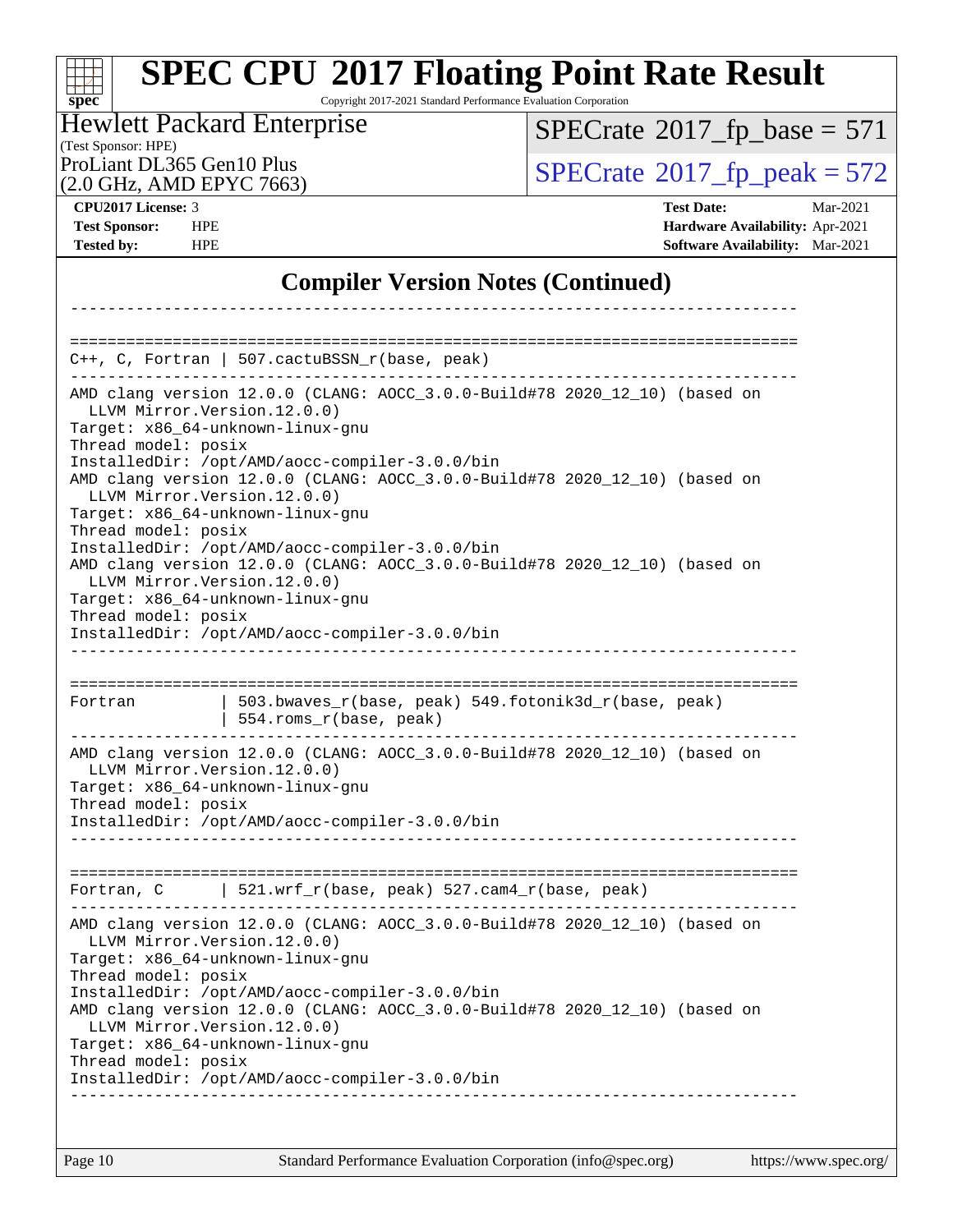

Copyright 2017-2021 Standard Performance Evaluation Corporation

### (Test Sponsor: HPE) Hewlett Packard Enterprise (2.0 GHz, AMD EPYC 7663)

 $SPECTate@2017_fp\_base = 571$ 

ProLiant DL365 Gen10 Plus  $\begin{array}{c} | \text{SPECrate} \textcirc 2017\_fp\_peak = 572 \end{array}$  $\begin{array}{c} | \text{SPECrate} \textcirc 2017\_fp\_peak = 572 \end{array}$  $\begin{array}{c} | \text{SPECrate} \textcirc 2017\_fp\_peak = 572 \end{array}$ 

**[CPU2017 License:](http://www.spec.org/auto/cpu2017/Docs/result-fields.html#CPU2017License)** 3 **[Test Date:](http://www.spec.org/auto/cpu2017/Docs/result-fields.html#TestDate)** Mar-2021 **[Test Sponsor:](http://www.spec.org/auto/cpu2017/Docs/result-fields.html#TestSponsor)** HPE **[Hardware Availability:](http://www.spec.org/auto/cpu2017/Docs/result-fields.html#HardwareAvailability)** Apr-2021 **[Tested by:](http://www.spec.org/auto/cpu2017/Docs/result-fields.html#Testedby)** HPE **[Software Availability:](http://www.spec.org/auto/cpu2017/Docs/result-fields.html#SoftwareAvailability)** Mar-2021

### **[Base Compiler Invocation](http://www.spec.org/auto/cpu2017/Docs/result-fields.html#BaseCompilerInvocation)**

[C benchmarks](http://www.spec.org/auto/cpu2017/Docs/result-fields.html#Cbenchmarks):

[clang](http://www.spec.org/cpu2017/results/res2021q2/cpu2017-20210512-26340.flags.html#user_CCbase_clang-c)

[C++ benchmarks](http://www.spec.org/auto/cpu2017/Docs/result-fields.html#CXXbenchmarks): [clang++](http://www.spec.org/cpu2017/results/res2021q2/cpu2017-20210512-26340.flags.html#user_CXXbase_clang-cpp)

[Fortran benchmarks:](http://www.spec.org/auto/cpu2017/Docs/result-fields.html#Fortranbenchmarks) [flang](http://www.spec.org/cpu2017/results/res2021q2/cpu2017-20210512-26340.flags.html#user_FCbase_flang)

[Benchmarks using both Fortran and C](http://www.spec.org/auto/cpu2017/Docs/result-fields.html#BenchmarksusingbothFortranandC): [flang](http://www.spec.org/cpu2017/results/res2021q2/cpu2017-20210512-26340.flags.html#user_CC_FCbase_flang) [clang](http://www.spec.org/cpu2017/results/res2021q2/cpu2017-20210512-26340.flags.html#user_CC_FCbase_clang-c)

[Benchmarks using both C and C++:](http://www.spec.org/auto/cpu2017/Docs/result-fields.html#BenchmarksusingbothCandCXX) [clang++](http://www.spec.org/cpu2017/results/res2021q2/cpu2017-20210512-26340.flags.html#user_CC_CXXbase_clang-cpp) [clang](http://www.spec.org/cpu2017/results/res2021q2/cpu2017-20210512-26340.flags.html#user_CC_CXXbase_clang-c)

[Benchmarks using Fortran, C, and C++](http://www.spec.org/auto/cpu2017/Docs/result-fields.html#BenchmarksusingFortranCandCXX): [clang++](http://www.spec.org/cpu2017/results/res2021q2/cpu2017-20210512-26340.flags.html#user_CC_CXX_FCbase_clang-cpp) [clang](http://www.spec.org/cpu2017/results/res2021q2/cpu2017-20210512-26340.flags.html#user_CC_CXX_FCbase_clang-c) [flang](http://www.spec.org/cpu2017/results/res2021q2/cpu2017-20210512-26340.flags.html#user_CC_CXX_FCbase_flang)

### **[Base Portability Flags](http://www.spec.org/auto/cpu2017/Docs/result-fields.html#BasePortabilityFlags)**

 503.bwaves\_r: [-DSPEC\\_LP64](http://www.spec.org/cpu2017/results/res2021q2/cpu2017-20210512-26340.flags.html#suite_baseEXTRA_PORTABILITY503_bwaves_r_DSPEC_LP64) 507.cactuBSSN\_r: [-DSPEC\\_LP64](http://www.spec.org/cpu2017/results/res2021q2/cpu2017-20210512-26340.flags.html#suite_baseEXTRA_PORTABILITY507_cactuBSSN_r_DSPEC_LP64) 508.namd\_r: [-DSPEC\\_LP64](http://www.spec.org/cpu2017/results/res2021q2/cpu2017-20210512-26340.flags.html#suite_baseEXTRA_PORTABILITY508_namd_r_DSPEC_LP64) 510.parest\_r: [-DSPEC\\_LP64](http://www.spec.org/cpu2017/results/res2021q2/cpu2017-20210512-26340.flags.html#suite_baseEXTRA_PORTABILITY510_parest_r_DSPEC_LP64) 511.povray\_r: [-DSPEC\\_LP64](http://www.spec.org/cpu2017/results/res2021q2/cpu2017-20210512-26340.flags.html#suite_baseEXTRA_PORTABILITY511_povray_r_DSPEC_LP64) 519.lbm\_r: [-DSPEC\\_LP64](http://www.spec.org/cpu2017/results/res2021q2/cpu2017-20210512-26340.flags.html#suite_baseEXTRA_PORTABILITY519_lbm_r_DSPEC_LP64) 521.wrf\_r: [-DSPEC\\_CASE\\_FLAG](http://www.spec.org/cpu2017/results/res2021q2/cpu2017-20210512-26340.flags.html#b521.wrf_r_baseCPORTABILITY_DSPEC_CASE_FLAG) [-Mbyteswapio](http://www.spec.org/cpu2017/results/res2021q2/cpu2017-20210512-26340.flags.html#user_baseFPORTABILITY521_wrf_r_F-mbyteswapio) [-DSPEC\\_LP64](http://www.spec.org/cpu2017/results/res2021q2/cpu2017-20210512-26340.flags.html#suite_baseEXTRA_PORTABILITY521_wrf_r_DSPEC_LP64) 526.blender\_r: [-funsigned-char](http://www.spec.org/cpu2017/results/res2021q2/cpu2017-20210512-26340.flags.html#user_baseCPORTABILITY526_blender_r_aocc-unsigned-char) [-D\\_\\_BOOL\\_DEFINED](http://www.spec.org/cpu2017/results/res2021q2/cpu2017-20210512-26340.flags.html#b526.blender_r_baseCXXPORTABILITY_D__BOOL_DEFINED) [-DSPEC\\_LP64](http://www.spec.org/cpu2017/results/res2021q2/cpu2017-20210512-26340.flags.html#suite_baseEXTRA_PORTABILITY526_blender_r_DSPEC_LP64) 527.cam4\_r: [-DSPEC\\_CASE\\_FLAG](http://www.spec.org/cpu2017/results/res2021q2/cpu2017-20210512-26340.flags.html#b527.cam4_r_basePORTABILITY_DSPEC_CASE_FLAG) [-DSPEC\\_LP64](http://www.spec.org/cpu2017/results/res2021q2/cpu2017-20210512-26340.flags.html#suite_baseEXTRA_PORTABILITY527_cam4_r_DSPEC_LP64) 538.imagick\_r: [-DSPEC\\_LP64](http://www.spec.org/cpu2017/results/res2021q2/cpu2017-20210512-26340.flags.html#suite_baseEXTRA_PORTABILITY538_imagick_r_DSPEC_LP64) 544.nab\_r: [-DSPEC\\_LP64](http://www.spec.org/cpu2017/results/res2021q2/cpu2017-20210512-26340.flags.html#suite_baseEXTRA_PORTABILITY544_nab_r_DSPEC_LP64) 549.fotonik3d\_r: [-DSPEC\\_LP64](http://www.spec.org/cpu2017/results/res2021q2/cpu2017-20210512-26340.flags.html#suite_baseEXTRA_PORTABILITY549_fotonik3d_r_DSPEC_LP64) 554.roms\_r: [-DSPEC\\_LP64](http://www.spec.org/cpu2017/results/res2021q2/cpu2017-20210512-26340.flags.html#suite_baseEXTRA_PORTABILITY554_roms_r_DSPEC_LP64)

## **[Base Optimization Flags](http://www.spec.org/auto/cpu2017/Docs/result-fields.html#BaseOptimizationFlags)**

#### [C benchmarks](http://www.spec.org/auto/cpu2017/Docs/result-fields.html#Cbenchmarks):

[-m64](http://www.spec.org/cpu2017/results/res2021q2/cpu2017-20210512-26340.flags.html#user_CCbase_F-m64) [-flto](http://www.spec.org/cpu2017/results/res2021q2/cpu2017-20210512-26340.flags.html#user_CCbase_aocc-flto) [-Wl,-mllvm -Wl,-region-vectorize](http://www.spec.org/cpu2017/results/res2021q2/cpu2017-20210512-26340.flags.html#user_CCbase_F-region-vectorize_fb6c6b5aa293c88efc6c7c2b52b20755e943585b1fe8658c35afef78727fff56e1a56891413c30e36b8e2a6f9a71126986319243e80eb6110b78b288f533c52b) [-Wl,-mllvm -Wl,-function-specialize](http://www.spec.org/cpu2017/results/res2021q2/cpu2017-20210512-26340.flags.html#user_CCbase_F-function-specialize_7e7e661e57922243ee67c9a1251cb8910e607325179a0ce7f2884e09a6f5d4a5ef0ae4f37e8a2a11c95fc48e931f06dc2b6016f14b511fcb441e048bef1b065a) [-Wl,-mllvm -Wl,-align-all-nofallthru-blocks=6](http://www.spec.org/cpu2017/results/res2021q2/cpu2017-20210512-26340.flags.html#user_CCbase_F-align-all-nofallthru-blocks) [-Wl,-mllvm -Wl,-reduce-array-computations=3](http://www.spec.org/cpu2017/results/res2021q2/cpu2017-20210512-26340.flags.html#user_CCbase_F-reduce-array-computations_b882aefe7a5dda4e33149f6299762b9a720dace3e498e13756f4c04e5a19edf5315c1f3993de2e61ec41e8c206231f84e05da7040e1bb5d69ba27d10a12507e4) [-O3](http://www.spec.org/cpu2017/results/res2021q2/cpu2017-20210512-26340.flags.html#user_CCbase_F-O3) [-ffast-math](http://www.spec.org/cpu2017/results/res2021q2/cpu2017-20210512-26340.flags.html#user_CCbase_aocc-ffast-math) [-march=znver3](http://www.spec.org/cpu2017/results/res2021q2/cpu2017-20210512-26340.flags.html#user_CCbase_aocc-march) [-fveclib=AMDLIBM](http://www.spec.org/cpu2017/results/res2021q2/cpu2017-20210512-26340.flags.html#user_CCbase_F-fveclib) [-fstruct-layout=5](http://www.spec.org/cpu2017/results/res2021q2/cpu2017-20210512-26340.flags.html#user_CCbase_F-struct-layout)

**(Continued on next page)**

| Page 11 | Standard Performance Evaluation Corporation (info@spec.org) | https://www.spec.org/ |
|---------|-------------------------------------------------------------|-----------------------|
|---------|-------------------------------------------------------------|-----------------------|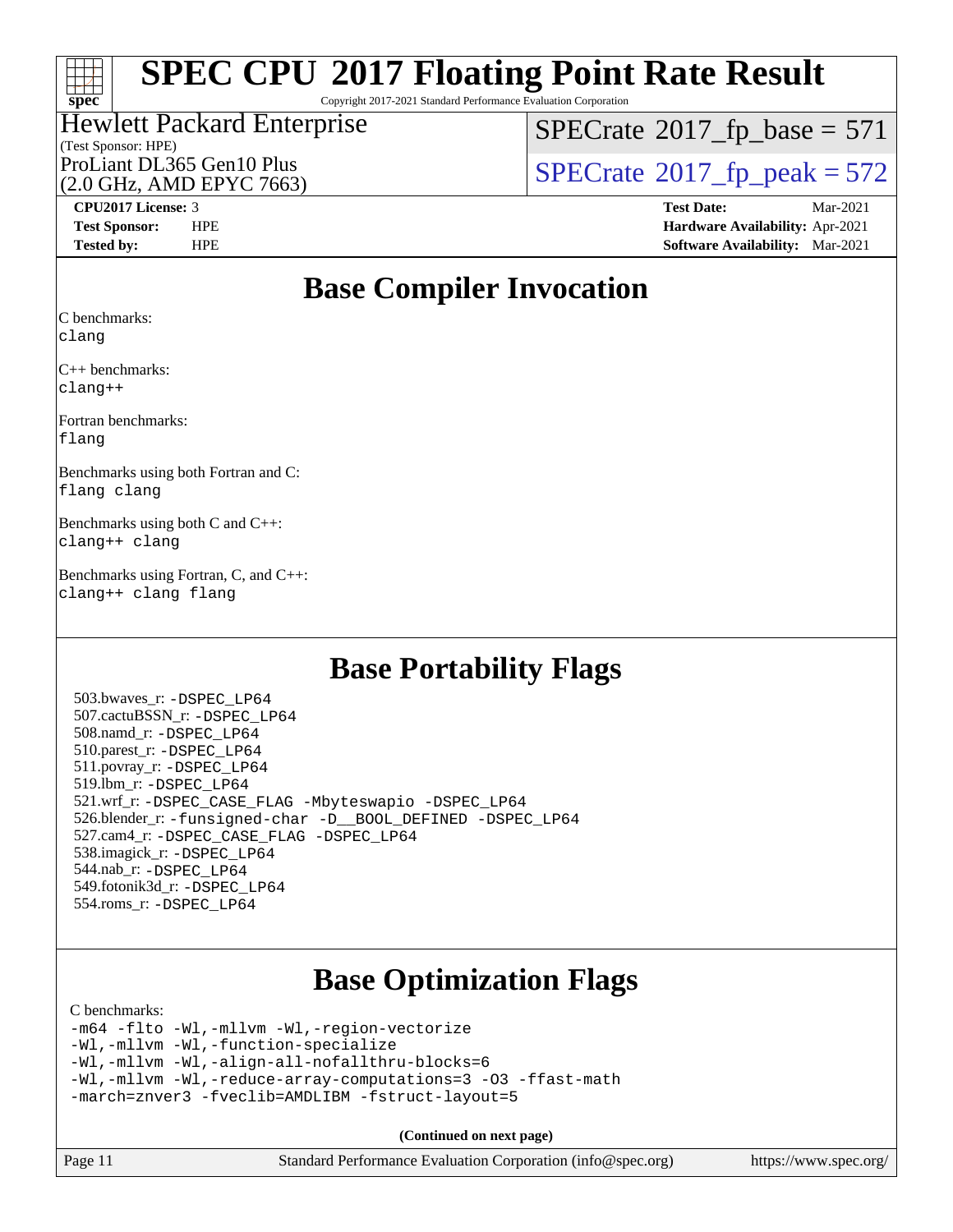

Copyright 2017-2021 Standard Performance Evaluation Corporation

#### (Test Sponsor: HPE) Hewlett Packard Enterprise

 $SPECTate@2017_fp\_base = 571$ 

(2.0 GHz, AMD EPYC 7663)

ProLiant DL365 Gen10 Plus  $\text{SPECrate}^{\otimes}2017\_fp\_peak = 572$  $\text{SPECrate}^{\otimes}2017\_fp\_peak = 572$  $\text{SPECrate}^{\otimes}2017\_fp\_peak = 572$ 

**[CPU2017 License:](http://www.spec.org/auto/cpu2017/Docs/result-fields.html#CPU2017License)** 3 **[Test Date:](http://www.spec.org/auto/cpu2017/Docs/result-fields.html#TestDate)** Mar-2021 **[Test Sponsor:](http://www.spec.org/auto/cpu2017/Docs/result-fields.html#TestSponsor)** HPE **[Hardware Availability:](http://www.spec.org/auto/cpu2017/Docs/result-fields.html#HardwareAvailability)** Apr-2021 **[Tested by:](http://www.spec.org/auto/cpu2017/Docs/result-fields.html#Testedby)** HPE **[Software Availability:](http://www.spec.org/auto/cpu2017/Docs/result-fields.html#SoftwareAvailability)** Mar-2021

## **[Base Optimization Flags \(Continued\)](http://www.spec.org/auto/cpu2017/Docs/result-fields.html#BaseOptimizationFlags)**

[C benchmarks](http://www.spec.org/auto/cpu2017/Docs/result-fields.html#Cbenchmarks) (continued):

[-mllvm -unroll-threshold=50](http://www.spec.org/cpu2017/results/res2021q2/cpu2017-20210512-26340.flags.html#user_CCbase_F-unroll-threshold_458874500b2c105d6d5cb4d7a611c40e2b16e9e3d26b355fea72d644c3673b4de4b3932662f0ed3dbec75c491a13da2d2ca81180bd779dc531083ef1e1e549dc) [-mllvm -inline-threshold=1000](http://www.spec.org/cpu2017/results/res2021q2/cpu2017-20210512-26340.flags.html#user_CCbase_F-inline-threshold_b7832241b0a6397e4ecdbaf0eb7defdc10f885c2a282fa3240fdc99844d543fda39cf8a4a9dccf68cf19b5438ac3b455264f478df15da0f4988afa40d8243bab) [-fremap-arrays](http://www.spec.org/cpu2017/results/res2021q2/cpu2017-20210512-26340.flags.html#user_CCbase_F-fremap-arrays) [-mllvm -function-specialize](http://www.spec.org/cpu2017/results/res2021q2/cpu2017-20210512-26340.flags.html#user_CCbase_F-function-specialize_233b3bdba86027f1b094368157e481c5bc59f40286dc25bfadc1858dcd5745c24fd30d5f188710db7fea399bcc9f44a80b3ce3aacc70a8870250c3ae5e1f35b8) [-flv-function-specialization](http://www.spec.org/cpu2017/results/res2021q2/cpu2017-20210512-26340.flags.html#user_CCbase_F-flv-function-specialization) [-mllvm -enable-gvn-hoist](http://www.spec.org/cpu2017/results/res2021q2/cpu2017-20210512-26340.flags.html#user_CCbase_F-enable-gvn-hoist_e5856354646dd6ca1333a0ad99b817e4cf8932b91b82809fd8fd47ceff7b22a89eba5c98fd3e3fa5200368fd772cec3dd56abc3c8f7b655a71b9f9848dddedd5) [-mllvm -global-vectorize-slp=true](http://www.spec.org/cpu2017/results/res2021q2/cpu2017-20210512-26340.flags.html#user_CCbase_F-global-vectorize-slp_f701c289ed3fc79483844cad3672606d268e3123d2651e764a36e57810b634b30ff7af25c43ce4288d0e4c1cc47ba156fce6ed971bc0d0e53c4c557f353d3dec) [-mllvm -enable-licm-vrp](http://www.spec.org/cpu2017/results/res2021q2/cpu2017-20210512-26340.flags.html#user_CCbase_F-enable-licm-vrp_82fd83574dee81d8c8043a1355024a53ba7c23d449242d72368fd778ae4cd8625fb6c8e473e88c632367ccc13b0c321b9a13b8db897fcfc1592cf0205fd356b5) [-mllvm -reduce-array-computations=3](http://www.spec.org/cpu2017/results/res2021q2/cpu2017-20210512-26340.flags.html#user_CCbase_F-reduce-array-computations) [-z muldefs](http://www.spec.org/cpu2017/results/res2021q2/cpu2017-20210512-26340.flags.html#user_CCbase_aocc-muldefs) [-lamdlibm](http://www.spec.org/cpu2017/results/res2021q2/cpu2017-20210512-26340.flags.html#user_CCbase_F-lamdlibm) [-ljemalloc](http://www.spec.org/cpu2017/results/res2021q2/cpu2017-20210512-26340.flags.html#user_CCbase_jemalloc-lib) [-lflang](http://www.spec.org/cpu2017/results/res2021q2/cpu2017-20210512-26340.flags.html#user_CCbase_F-lflang) [-lflangrti](http://www.spec.org/cpu2017/results/res2021q2/cpu2017-20210512-26340.flags.html#user_CCbase_F-lflangrti) [C++ benchmarks:](http://www.spec.org/auto/cpu2017/Docs/result-fields.html#CXXbenchmarks) [-m64](http://www.spec.org/cpu2017/results/res2021q2/cpu2017-20210512-26340.flags.html#user_CXXbase_F-m64) [-std=c++98](http://www.spec.org/cpu2017/results/res2021q2/cpu2017-20210512-26340.flags.html#user_CXXbase_std-cpp) [-mno-adx](http://www.spec.org/cpu2017/results/res2021q2/cpu2017-20210512-26340.flags.html#user_CXXbase_F-mno-adx) [-mno-sse4a](http://www.spec.org/cpu2017/results/res2021q2/cpu2017-20210512-26340.flags.html#user_CXXbase_F-mno-sse4a) [-Wl,-mllvm -Wl,-x86-use-vzeroupper=false](http://www.spec.org/cpu2017/results/res2021q2/cpu2017-20210512-26340.flags.html#user_CXXbase_F-use-vzeroupper_f792211b0552b0142c11cf651c85f88d7eca3e3e6d4ab29ab8b0b7be9c7d83df7aebb846b5dded1424ec84d39acb59d058815f97bc3ae9de4ba00ee4e2945c83) [-flto](http://www.spec.org/cpu2017/results/res2021q2/cpu2017-20210512-26340.flags.html#user_CXXbase_aocc-flto) [-Wl,-mllvm -Wl,-region-vectorize](http://www.spec.org/cpu2017/results/res2021q2/cpu2017-20210512-26340.flags.html#user_CXXbase_F-region-vectorize_fb6c6b5aa293c88efc6c7c2b52b20755e943585b1fe8658c35afef78727fff56e1a56891413c30e36b8e2a6f9a71126986319243e80eb6110b78b288f533c52b) [-Wl,-mllvm -Wl,-function-specialize](http://www.spec.org/cpu2017/results/res2021q2/cpu2017-20210512-26340.flags.html#user_CXXbase_F-function-specialize_7e7e661e57922243ee67c9a1251cb8910e607325179a0ce7f2884e09a6f5d4a5ef0ae4f37e8a2a11c95fc48e931f06dc2b6016f14b511fcb441e048bef1b065a) [-Wl,-mllvm -Wl,-align-all-nofallthru-blocks=6](http://www.spec.org/cpu2017/results/res2021q2/cpu2017-20210512-26340.flags.html#user_CXXbase_F-align-all-nofallthru-blocks) [-Wl,-mllvm -Wl,-reduce-array-computations=3](http://www.spec.org/cpu2017/results/res2021q2/cpu2017-20210512-26340.flags.html#user_CXXbase_F-reduce-array-computations_b882aefe7a5dda4e33149f6299762b9a720dace3e498e13756f4c04e5a19edf5315c1f3993de2e61ec41e8c206231f84e05da7040e1bb5d69ba27d10a12507e4) [-O3](http://www.spec.org/cpu2017/results/res2021q2/cpu2017-20210512-26340.flags.html#user_CXXbase_F-O3) [-ffast-math](http://www.spec.org/cpu2017/results/res2021q2/cpu2017-20210512-26340.flags.html#user_CXXbase_aocc-ffast-math) [-march=znver3](http://www.spec.org/cpu2017/results/res2021q2/cpu2017-20210512-26340.flags.html#user_CXXbase_aocc-march) [-fveclib=AMDLIBM](http://www.spec.org/cpu2017/results/res2021q2/cpu2017-20210512-26340.flags.html#user_CXXbase_F-fveclib) [-mllvm -enable-partial-unswitch](http://www.spec.org/cpu2017/results/res2021q2/cpu2017-20210512-26340.flags.html#user_CXXbase_F-enable-partial-unswitch_6e1c33f981d77963b1eaf834973128a7f33ce3f8e27f54689656697a35e89dcc875281e0e6283d043e32f367dcb605ba0e307a92e830f7e326789fa6c61b35d3) [-mllvm -unroll-threshold=100](http://www.spec.org/cpu2017/results/res2021q2/cpu2017-20210512-26340.flags.html#user_CXXbase_F-unroll-threshold) [-finline-aggressive](http://www.spec.org/cpu2017/results/res2021q2/cpu2017-20210512-26340.flags.html#user_CXXbase_F-finline-aggressive) [-flv-function-specialization](http://www.spec.org/cpu2017/results/res2021q2/cpu2017-20210512-26340.flags.html#user_CXXbase_F-flv-function-specialization) [-mllvm -loop-unswitch-threshold=200000](http://www.spec.org/cpu2017/results/res2021q2/cpu2017-20210512-26340.flags.html#user_CXXbase_F-loop-unswitch-threshold_f9a82ae3270e55b5fbf79d0d96ee93606b73edbbe527d20b18b7bff1a3a146ad50cfc7454c5297978340ae9213029016a7d16221274d672d3f7f42ed25274e1d) [-mllvm -reroll-loops](http://www.spec.org/cpu2017/results/res2021q2/cpu2017-20210512-26340.flags.html#user_CXXbase_F-reroll-loops) [-mllvm -aggressive-loop-unswitch](http://www.spec.org/cpu2017/results/res2021q2/cpu2017-20210512-26340.flags.html#user_CXXbase_F-aggressive-loop-unswitch_abd8177005d493f9a81f88ae32814acdc0422950e54bc53b0605c538e2e7549eb43d48c826089056b98aa2f0c142dc7ed1401fa1c97db9286a8c3ff748437b59) [-mllvm -extra-vectorizer-passes](http://www.spec.org/cpu2017/results/res2021q2/cpu2017-20210512-26340.flags.html#user_CXXbase_F-extra-vectorizer-passes_4bb9f90681e045f5ce38050c5c48e52c5a95ed819cbc44e12f6b389a91a38f1bfb7d9f51b06906bf2bd7ccd881019f6383c418982c71e3a142c10a060056d555) [-mllvm -reduce-array-computations=3](http://www.spec.org/cpu2017/results/res2021q2/cpu2017-20210512-26340.flags.html#user_CXXbase_F-reduce-array-computations) [-mllvm -global-vectorize-slp=true](http://www.spec.org/cpu2017/results/res2021q2/cpu2017-20210512-26340.flags.html#user_CXXbase_F-global-vectorize-slp_f701c289ed3fc79483844cad3672606d268e3123d2651e764a36e57810b634b30ff7af25c43ce4288d0e4c1cc47ba156fce6ed971bc0d0e53c4c557f353d3dec) [-mllvm -convert-pow-exp-to-int=false](http://www.spec.org/cpu2017/results/res2021q2/cpu2017-20210512-26340.flags.html#user_CXXbase_F-convert-pow-exp-to-int_48075d7f300181d7350b7c152e089ba974e4acf53c583458eae87b0ecd6f9aa5a8546e2797aca77a784d497b972647cfd65b81c02996ee1106af5ba1043433c1) [-z muldefs](http://www.spec.org/cpu2017/results/res2021q2/cpu2017-20210512-26340.flags.html#user_CXXbase_aocc-muldefs) [-lamdlibm](http://www.spec.org/cpu2017/results/res2021q2/cpu2017-20210512-26340.flags.html#user_CXXbase_F-lamdlibm) [-ljemalloc](http://www.spec.org/cpu2017/results/res2021q2/cpu2017-20210512-26340.flags.html#user_CXXbase_jemalloc-lib) [-lflang](http://www.spec.org/cpu2017/results/res2021q2/cpu2017-20210512-26340.flags.html#user_CXXbase_F-lflang) [-lflangrti](http://www.spec.org/cpu2017/results/res2021q2/cpu2017-20210512-26340.flags.html#user_CXXbase_F-lflangrti) [Fortran benchmarks](http://www.spec.org/auto/cpu2017/Docs/result-fields.html#Fortranbenchmarks): [-m64](http://www.spec.org/cpu2017/results/res2021q2/cpu2017-20210512-26340.flags.html#user_FCbase_F-m64) [-Wl,-mllvm -Wl,-enable-X86-prefetching](http://www.spec.org/cpu2017/results/res2021q2/cpu2017-20210512-26340.flags.html#user_FCbase_F-enable-X86-prefetching_362de7b2f7f327d498ff3502bcaa6d8937de40fbbc59a600e539433e6b2cb9ea5e30d4a00c3465ce74a160670b5fcaffd57d10fdc90b0d7ee2c6f387a6bf1aee) [-Wl,-mllvm -Wl,-enable-licm-vrp](http://www.spec.org/cpu2017/results/res2021q2/cpu2017-20210512-26340.flags.html#user_FCbase_F-enable-licm-vrp_65c4fc69039207ec88421e1591ba3bbf2ac715c2f390cac268ece6f40ae7757bd65f971ef38c9b70aedd2bf37e4037d3d64a7fe88db6aed78b6f244274772259) [-flto](http://www.spec.org/cpu2017/results/res2021q2/cpu2017-20210512-26340.flags.html#user_FCbase_aocc-flto) [-Wl,-mllvm -Wl,-region-vectorize](http://www.spec.org/cpu2017/results/res2021q2/cpu2017-20210512-26340.flags.html#user_FCbase_F-region-vectorize_fb6c6b5aa293c88efc6c7c2b52b20755e943585b1fe8658c35afef78727fff56e1a56891413c30e36b8e2a6f9a71126986319243e80eb6110b78b288f533c52b) [-Wl,-mllvm -Wl,-function-specialize](http://www.spec.org/cpu2017/results/res2021q2/cpu2017-20210512-26340.flags.html#user_FCbase_F-function-specialize_7e7e661e57922243ee67c9a1251cb8910e607325179a0ce7f2884e09a6f5d4a5ef0ae4f37e8a2a11c95fc48e931f06dc2b6016f14b511fcb441e048bef1b065a) [-Wl,-mllvm -Wl,-align-all-nofallthru-blocks=6](http://www.spec.org/cpu2017/results/res2021q2/cpu2017-20210512-26340.flags.html#user_FCbase_F-align-all-nofallthru-blocks) [-Wl,-mllvm -Wl,-reduce-array-computations=3](http://www.spec.org/cpu2017/results/res2021q2/cpu2017-20210512-26340.flags.html#user_FCbase_F-reduce-array-computations_b882aefe7a5dda4e33149f6299762b9a720dace3e498e13756f4c04e5a19edf5315c1f3993de2e61ec41e8c206231f84e05da7040e1bb5d69ba27d10a12507e4) -Hz, 1, 0x1 [-O3](http://www.spec.org/cpu2017/results/res2021q2/cpu2017-20210512-26340.flags.html#user_FCbase_F-O3) [-ffast-math](http://www.spec.org/cpu2017/results/res2021q2/cpu2017-20210512-26340.flags.html#user_FCbase_aocc-ffast-math) [-march=znver3](http://www.spec.org/cpu2017/results/res2021q2/cpu2017-20210512-26340.flags.html#user_FCbase_aocc-march) [-fveclib=AMDLIBM](http://www.spec.org/cpu2017/results/res2021q2/cpu2017-20210512-26340.flags.html#user_FCbase_F-fveclib) [-Kieee](http://www.spec.org/cpu2017/results/res2021q2/cpu2017-20210512-26340.flags.html#user_FCbase_F-kieee) [-Mrecursive](http://www.spec.org/cpu2017/results/res2021q2/cpu2017-20210512-26340.flags.html#user_FCbase_F-mrecursive) [-mllvm -fuse-tile-inner-loop](http://www.spec.org/cpu2017/results/res2021q2/cpu2017-20210512-26340.flags.html#user_FCbase_F-fuse-tile-inner-loop_a96ec74f3ab7113ca948afab2f7df720fdaa7c20bd316986c0fe40ef5f82f2613ee26bde25c6cf421f527cd549c2b0b12b7e2cdf22e7a5a52600673d8851f1df) [-funroll-loops](http://www.spec.org/cpu2017/results/res2021q2/cpu2017-20210512-26340.flags.html#user_FCbase_aocc-unroll-loops) [-mllvm -extra-vectorizer-passes](http://www.spec.org/cpu2017/results/res2021q2/cpu2017-20210512-26340.flags.html#user_FCbase_F-extra-vectorizer-passes_4bb9f90681e045f5ce38050c5c48e52c5a95ed819cbc44e12f6b389a91a38f1bfb7d9f51b06906bf2bd7ccd881019f6383c418982c71e3a142c10a060056d555) [-mllvm -lsr-in-nested-loop](http://www.spec.org/cpu2017/results/res2021q2/cpu2017-20210512-26340.flags.html#user_FCbase_F-lsr-in-nested-loop_73f878522b3ccb742989d8e6de767863b372c2128b38f859376ee3fb883bc58dcc0955f53f856eb534bcc3be9d53927141e78ef6b7f1398bb0518a7b833043eb) [-mllvm -enable-licm-vrp](http://www.spec.org/cpu2017/results/res2021q2/cpu2017-20210512-26340.flags.html#user_FCbase_F-enable-licm-vrp_82fd83574dee81d8c8043a1355024a53ba7c23d449242d72368fd778ae4cd8625fb6c8e473e88c632367ccc13b0c321b9a13b8db897fcfc1592cf0205fd356b5) [-mllvm -reduce-array-computations=3](http://www.spec.org/cpu2017/results/res2021q2/cpu2017-20210512-26340.flags.html#user_FCbase_F-reduce-array-computations) [-mllvm -global-vectorize-slp=true](http://www.spec.org/cpu2017/results/res2021q2/cpu2017-20210512-26340.flags.html#user_FCbase_F-global-vectorize-slp_f701c289ed3fc79483844cad3672606d268e3123d2651e764a36e57810b634b30ff7af25c43ce4288d0e4c1cc47ba156fce6ed971bc0d0e53c4c557f353d3dec) [-z muldefs](http://www.spec.org/cpu2017/results/res2021q2/cpu2017-20210512-26340.flags.html#user_FCbase_aocc-muldefs) [-lamdlibm](http://www.spec.org/cpu2017/results/res2021q2/cpu2017-20210512-26340.flags.html#user_FCbase_F-lamdlibm) [-ljemalloc](http://www.spec.org/cpu2017/results/res2021q2/cpu2017-20210512-26340.flags.html#user_FCbase_jemalloc-lib) [-lflang](http://www.spec.org/cpu2017/results/res2021q2/cpu2017-20210512-26340.flags.html#user_FCbase_F-lflang) [-lflangrti](http://www.spec.org/cpu2017/results/res2021q2/cpu2017-20210512-26340.flags.html#user_FCbase_F-lflangrti)

[Benchmarks using both Fortran and C](http://www.spec.org/auto/cpu2017/Docs/result-fields.html#BenchmarksusingbothFortranandC):

[-m64](http://www.spec.org/cpu2017/results/res2021q2/cpu2017-20210512-26340.flags.html#user_CC_FCbase_F-m64) [-Wl,-mllvm -Wl,-enable-X86-prefetching](http://www.spec.org/cpu2017/results/res2021q2/cpu2017-20210512-26340.flags.html#user_CC_FCbase_F-enable-X86-prefetching_362de7b2f7f327d498ff3502bcaa6d8937de40fbbc59a600e539433e6b2cb9ea5e30d4a00c3465ce74a160670b5fcaffd57d10fdc90b0d7ee2c6f387a6bf1aee) [-Wl,-mllvm -Wl,-enable-licm-vrp](http://www.spec.org/cpu2017/results/res2021q2/cpu2017-20210512-26340.flags.html#user_CC_FCbase_F-enable-licm-vrp_65c4fc69039207ec88421e1591ba3bbf2ac715c2f390cac268ece6f40ae7757bd65f971ef38c9b70aedd2bf37e4037d3d64a7fe88db6aed78b6f244274772259) [-flto](http://www.spec.org/cpu2017/results/res2021q2/cpu2017-20210512-26340.flags.html#user_CC_FCbase_aocc-flto) [-Wl,-mllvm -Wl,-region-vectorize](http://www.spec.org/cpu2017/results/res2021q2/cpu2017-20210512-26340.flags.html#user_CC_FCbase_F-region-vectorize_fb6c6b5aa293c88efc6c7c2b52b20755e943585b1fe8658c35afef78727fff56e1a56891413c30e36b8e2a6f9a71126986319243e80eb6110b78b288f533c52b) [-Wl,-mllvm -Wl,-function-specialize](http://www.spec.org/cpu2017/results/res2021q2/cpu2017-20210512-26340.flags.html#user_CC_FCbase_F-function-specialize_7e7e661e57922243ee67c9a1251cb8910e607325179a0ce7f2884e09a6f5d4a5ef0ae4f37e8a2a11c95fc48e931f06dc2b6016f14b511fcb441e048bef1b065a) [-Wl,-mllvm -Wl,-align-all-nofallthru-blocks=6](http://www.spec.org/cpu2017/results/res2021q2/cpu2017-20210512-26340.flags.html#user_CC_FCbase_F-align-all-nofallthru-blocks) [-Wl,-mllvm -Wl,-reduce-array-computations=3](http://www.spec.org/cpu2017/results/res2021q2/cpu2017-20210512-26340.flags.html#user_CC_FCbase_F-reduce-array-computations_b882aefe7a5dda4e33149f6299762b9a720dace3e498e13756f4c04e5a19edf5315c1f3993de2e61ec41e8c206231f84e05da7040e1bb5d69ba27d10a12507e4) [-O3](http://www.spec.org/cpu2017/results/res2021q2/cpu2017-20210512-26340.flags.html#user_CC_FCbase_F-O3) [-ffast-math](http://www.spec.org/cpu2017/results/res2021q2/cpu2017-20210512-26340.flags.html#user_CC_FCbase_aocc-ffast-math) [-march=znver3](http://www.spec.org/cpu2017/results/res2021q2/cpu2017-20210512-26340.flags.html#user_CC_FCbase_aocc-march) [-fveclib=AMDLIBM](http://www.spec.org/cpu2017/results/res2021q2/cpu2017-20210512-26340.flags.html#user_CC_FCbase_F-fveclib) [-fstruct-layout=5](http://www.spec.org/cpu2017/results/res2021q2/cpu2017-20210512-26340.flags.html#user_CC_FCbase_F-struct-layout) [-mllvm -unroll-threshold=50](http://www.spec.org/cpu2017/results/res2021q2/cpu2017-20210512-26340.flags.html#user_CC_FCbase_F-unroll-threshold_458874500b2c105d6d5cb4d7a611c40e2b16e9e3d26b355fea72d644c3673b4de4b3932662f0ed3dbec75c491a13da2d2ca81180bd779dc531083ef1e1e549dc) [-mllvm -inline-threshold=1000](http://www.spec.org/cpu2017/results/res2021q2/cpu2017-20210512-26340.flags.html#user_CC_FCbase_F-inline-threshold_b7832241b0a6397e4ecdbaf0eb7defdc10f885c2a282fa3240fdc99844d543fda39cf8a4a9dccf68cf19b5438ac3b455264f478df15da0f4988afa40d8243bab) [-fremap-arrays](http://www.spec.org/cpu2017/results/res2021q2/cpu2017-20210512-26340.flags.html#user_CC_FCbase_F-fremap-arrays) [-mllvm -function-specialize](http://www.spec.org/cpu2017/results/res2021q2/cpu2017-20210512-26340.flags.html#user_CC_FCbase_F-function-specialize_233b3bdba86027f1b094368157e481c5bc59f40286dc25bfadc1858dcd5745c24fd30d5f188710db7fea399bcc9f44a80b3ce3aacc70a8870250c3ae5e1f35b8) [-flv-function-specialization](http://www.spec.org/cpu2017/results/res2021q2/cpu2017-20210512-26340.flags.html#user_CC_FCbase_F-flv-function-specialization) [-mllvm -enable-gvn-hoist](http://www.spec.org/cpu2017/results/res2021q2/cpu2017-20210512-26340.flags.html#user_CC_FCbase_F-enable-gvn-hoist_e5856354646dd6ca1333a0ad99b817e4cf8932b91b82809fd8fd47ceff7b22a89eba5c98fd3e3fa5200368fd772cec3dd56abc3c8f7b655a71b9f9848dddedd5) [-mllvm -global-vectorize-slp=true](http://www.spec.org/cpu2017/results/res2021q2/cpu2017-20210512-26340.flags.html#user_CC_FCbase_F-global-vectorize-slp_f701c289ed3fc79483844cad3672606d268e3123d2651e764a36e57810b634b30ff7af25c43ce4288d0e4c1cc47ba156fce6ed971bc0d0e53c4c557f353d3dec) [-mllvm -enable-licm-vrp](http://www.spec.org/cpu2017/results/res2021q2/cpu2017-20210512-26340.flags.html#user_CC_FCbase_F-enable-licm-vrp_82fd83574dee81d8c8043a1355024a53ba7c23d449242d72368fd778ae4cd8625fb6c8e473e88c632367ccc13b0c321b9a13b8db897fcfc1592cf0205fd356b5) [-mllvm -reduce-array-computations=3](http://www.spec.org/cpu2017/results/res2021q2/cpu2017-20210512-26340.flags.html#user_CC_FCbase_F-reduce-array-computations) [-Hz,1,0x1](http://www.spec.org/cpu2017/results/res2021q2/cpu2017-20210512-26340.flags.html#user_CC_FCbase_F-save-array-metadata) [-Kieee](http://www.spec.org/cpu2017/results/res2021q2/cpu2017-20210512-26340.flags.html#user_CC_FCbase_F-kieee) [-Mrecursive](http://www.spec.org/cpu2017/results/res2021q2/cpu2017-20210512-26340.flags.html#user_CC_FCbase_F-mrecursive) [-mllvm -fuse-tile-inner-loop](http://www.spec.org/cpu2017/results/res2021q2/cpu2017-20210512-26340.flags.html#user_CC_FCbase_F-fuse-tile-inner-loop_a96ec74f3ab7113ca948afab2f7df720fdaa7c20bd316986c0fe40ef5f82f2613ee26bde25c6cf421f527cd549c2b0b12b7e2cdf22e7a5a52600673d8851f1df) [-funroll-loops](http://www.spec.org/cpu2017/results/res2021q2/cpu2017-20210512-26340.flags.html#user_CC_FCbase_aocc-unroll-loops)

**(Continued on next page)**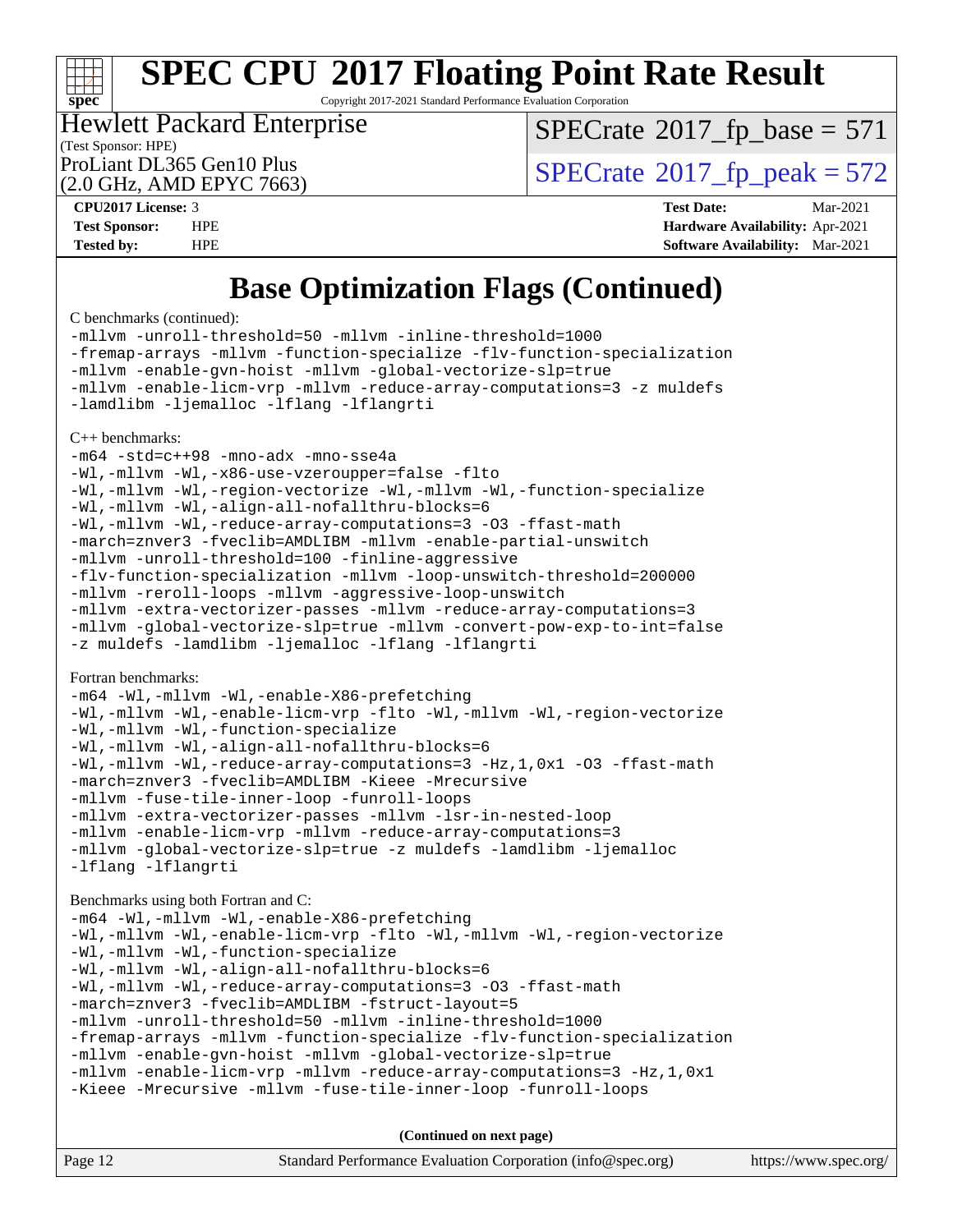

Copyright 2017-2021 Standard Performance Evaluation Corporation

#### (Test Sponsor: HPE) Hewlett Packard Enterprise

 $SPECTate@2017_fp\_base = 571$ 

(2.0 GHz, AMD EPYC 7663)

ProLiant DL365 Gen10 Plus<br>(2.0 GHz, AMD EPYC 7663)  $\text{SPECrate}$  $\text{SPECrate}$  $\text{SPECrate}$ <sup>®</sup>[2017\\_fp\\_peak = 5](http://www.spec.org/auto/cpu2017/Docs/result-fields.html#SPECrate2017fppeak)72

**[CPU2017 License:](http://www.spec.org/auto/cpu2017/Docs/result-fields.html#CPU2017License)** 3 **[Test Date:](http://www.spec.org/auto/cpu2017/Docs/result-fields.html#TestDate)** Mar-2021 **[Test Sponsor:](http://www.spec.org/auto/cpu2017/Docs/result-fields.html#TestSponsor)** HPE **[Hardware Availability:](http://www.spec.org/auto/cpu2017/Docs/result-fields.html#HardwareAvailability)** Apr-2021 **[Tested by:](http://www.spec.org/auto/cpu2017/Docs/result-fields.html#Testedby)** HPE **[Software Availability:](http://www.spec.org/auto/cpu2017/Docs/result-fields.html#SoftwareAvailability)** Mar-2021

## **[Base Optimization Flags \(Continued\)](http://www.spec.org/auto/cpu2017/Docs/result-fields.html#BaseOptimizationFlags)**

| Benchmarks using both Fortran and C (continued):                                                                                                                                                                                                                                                                                                                                                                                                                                                                                                                                       |
|----------------------------------------------------------------------------------------------------------------------------------------------------------------------------------------------------------------------------------------------------------------------------------------------------------------------------------------------------------------------------------------------------------------------------------------------------------------------------------------------------------------------------------------------------------------------------------------|
| -mllvm -extra-vectorizer-passes -mllvm -lsr-in-nested-loop -z muldefs                                                                                                                                                                                                                                                                                                                                                                                                                                                                                                                  |
| -lamdlibm -ljemalloc -lflang -lflangrti                                                                                                                                                                                                                                                                                                                                                                                                                                                                                                                                                |
| Benchmarks using both C and C++:<br>-m64 -std=c++98 -mno-adx -mno-sse4a<br>-Wl,-mllvm -Wl,-x86-use-vzeroupper=false -flto<br>-Wl,-mllvm -Wl,-region-vectorize -Wl,-mllvm -Wl,-function-specialize<br>-Wl,-mllvm -Wl,-align-all-nofallthru-blocks=6<br>-Wl,-mllvm -Wl,-reduce-array-computations=3 -03 -ffast-math                                                                                                                                                                                                                                                                      |
| -march=znver3 -fveclib=AMDLIBM -fstruct-layout=5                                                                                                                                                                                                                                                                                                                                                                                                                                                                                                                                       |
| -mllvm -unroll-threshold=50 -mllvm -inline-threshold=1000<br>-fremap-arrays -mllvm -function-specialize -flv-function-specialization<br>-mllvm -enable-gvn-hoist -mllvm -global-vectorize-slp=true<br>-mllvm -enable-licm-vrp -mllvm -reduce-array-computations=3<br>-mllvm -enable-partial-unswitch -mllvm -unroll-threshold=100<br>-finline-aggressive -mllvm -loop-unswitch-threshold=200000<br>-mllvm -reroll-loops -mllvm -aggressive-loop-unswitch<br>-mllvm -extra-vectorizer-passes -mllvm -convert-pow-exp-to-int=false<br>-z muldefs -lamdlibm -ljemalloc -lflang -lflangrti |
| Benchmarks using Fortran, C, and C++:                                                                                                                                                                                                                                                                                                                                                                                                                                                                                                                                                  |
| -m64 -std=c++98 -mno-adx -mno-sse4a                                                                                                                                                                                                                                                                                                                                                                                                                                                                                                                                                    |
| -Wl,-mllvm -Wl,-x86-use-vzeroupper=false -flto                                                                                                                                                                                                                                                                                                                                                                                                                                                                                                                                         |
| -Wl,-mllvm -Wl,-region-vectorize -Wl,-mllvm -Wl,-function-specialize                                                                                                                                                                                                                                                                                                                                                                                                                                                                                                                   |
| -Wl,-mllvm -Wl,-align-all-nofallthru-blocks=6                                                                                                                                                                                                                                                                                                                                                                                                                                                                                                                                          |
| -Wl,-mllvm -Wl,-reduce-array-computations=3 -03 -ffast-math<br>-march=znver3 -fveclib=AMDLIBM -fstruct-layout=5                                                                                                                                                                                                                                                                                                                                                                                                                                                                        |
| -mllvm -unroll-threshold=50 -mllvm -inline-threshold=1000                                                                                                                                                                                                                                                                                                                                                                                                                                                                                                                              |
| -fremap-arrays -mllvm -function-specialize -flv-function-specialization<br>-mllvm -enable-gvn-hoist -mllvm -global-vectorize-slp=true                                                                                                                                                                                                                                                                                                                                                                                                                                                  |
| -mllvm -enable-licm-vrp -mllvm -reduce-array-computations=3                                                                                                                                                                                                                                                                                                                                                                                                                                                                                                                            |
| -mllvm -enable-partial-unswitch -mllvm -unroll-threshold=100<br>-finline-aggressive -mllvm -loop-unswitch-threshold=200000                                                                                                                                                                                                                                                                                                                                                                                                                                                             |
| -mllvm -reroll-loops -mllvm -aggressive-loop-unswitch                                                                                                                                                                                                                                                                                                                                                                                                                                                                                                                                  |
| -mllvm -extra-vectorizer-passes -mllvm -convert-pow-exp-to-int=false                                                                                                                                                                                                                                                                                                                                                                                                                                                                                                                   |
| -Hz, 1, 0x1 -Kieee -Mrecursive -mllvm -fuse-tile-inner-loop                                                                                                                                                                                                                                                                                                                                                                                                                                                                                                                            |
| -funroll-loops -mllvm -lsr-in-nested-loop -z muldefs -lamdlibm                                                                                                                                                                                                                                                                                                                                                                                                                                                                                                                         |
| -ljemalloc -lflang -lflangrti                                                                                                                                                                                                                                                                                                                                                                                                                                                                                                                                                          |

### **[Base Other Flags](http://www.spec.org/auto/cpu2017/Docs/result-fields.html#BaseOtherFlags)**

[C benchmarks](http://www.spec.org/auto/cpu2017/Docs/result-fields.html#Cbenchmarks):

[-Wno-unused-command-line-argument](http://www.spec.org/cpu2017/results/res2021q2/cpu2017-20210512-26340.flags.html#user_CCbase_F-Wno-unused-command-line-argument)

**(Continued on next page)**

Page 13 Standard Performance Evaluation Corporation [\(info@spec.org\)](mailto:info@spec.org) <https://www.spec.org/>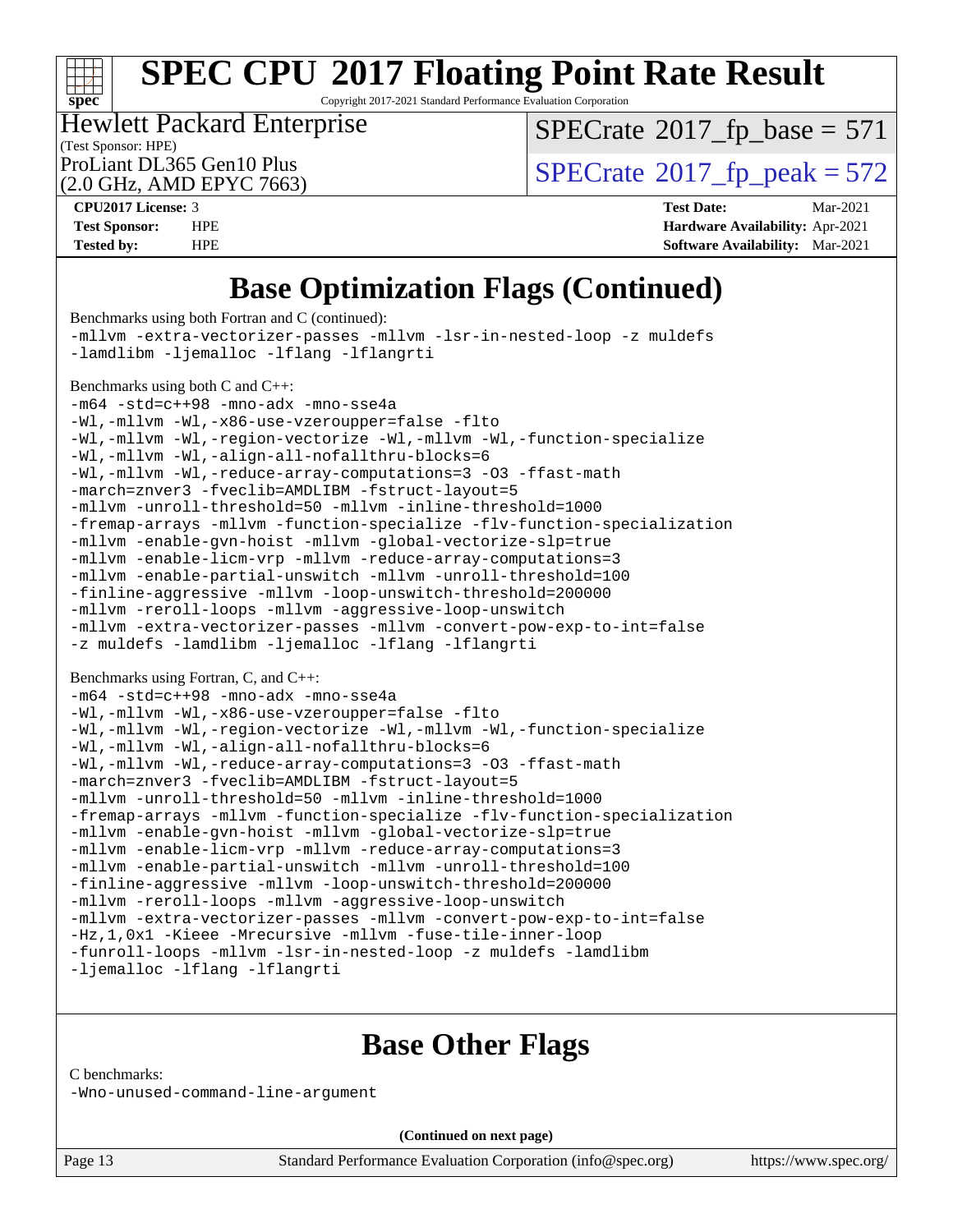### $+\ +$ **[spec](http://www.spec.org/)**

## **[SPEC CPU](http://www.spec.org/auto/cpu2017/Docs/result-fields.html#SPECCPU2017FloatingPointRateResult)[2017 Floating Point Rate Result](http://www.spec.org/auto/cpu2017/Docs/result-fields.html#SPECCPU2017FloatingPointRateResult)**

Copyright 2017-2021 Standard Performance Evaluation Corporation

## (Test Sponsor: HPE) Hewlett Packard Enterprise

 $SPECTate$ <sup>®</sup>[2017\\_fp\\_base =](http://www.spec.org/auto/cpu2017/Docs/result-fields.html#SPECrate2017fpbase) 571

(2.0 GHz, AMD EPYC 7663)

ProLiant DL365 Gen10 Plus<br>(2.0 GHz, AMD EPYC 7663)  $\text{SPECrate}$  $\text{SPECrate}$  $\text{SPECrate}$ <sup>®</sup>[2017\\_fp\\_peak = 5](http://www.spec.org/auto/cpu2017/Docs/result-fields.html#SPECrate2017fppeak)72

**[CPU2017 License:](http://www.spec.org/auto/cpu2017/Docs/result-fields.html#CPU2017License)** 3 **[Test Date:](http://www.spec.org/auto/cpu2017/Docs/result-fields.html#TestDate)** Mar-2021 **[Test Sponsor:](http://www.spec.org/auto/cpu2017/Docs/result-fields.html#TestSponsor)** HPE **[Hardware Availability:](http://www.spec.org/auto/cpu2017/Docs/result-fields.html#HardwareAvailability)** Apr-2021 **[Tested by:](http://www.spec.org/auto/cpu2017/Docs/result-fields.html#Testedby)** HPE **[Software Availability:](http://www.spec.org/auto/cpu2017/Docs/result-fields.html#SoftwareAvailability)** Mar-2021

## **[Base Other Flags \(Continued\)](http://www.spec.org/auto/cpu2017/Docs/result-fields.html#BaseOtherFlags)**

[C++ benchmarks](http://www.spec.org/auto/cpu2017/Docs/result-fields.html#CXXbenchmarks):

[-Wno-unused-command-line-argument](http://www.spec.org/cpu2017/results/res2021q2/cpu2017-20210512-26340.flags.html#user_CXXbase_F-Wno-unused-command-line-argument)

[Fortran benchmarks:](http://www.spec.org/auto/cpu2017/Docs/result-fields.html#Fortranbenchmarks) [-Wno-unused-command-line-argument](http://www.spec.org/cpu2017/results/res2021q2/cpu2017-20210512-26340.flags.html#user_FCbase_F-Wno-unused-command-line-argument)

[Benchmarks using both Fortran and C](http://www.spec.org/auto/cpu2017/Docs/result-fields.html#BenchmarksusingbothFortranandC): [-Wno-unused-command-line-argument](http://www.spec.org/cpu2017/results/res2021q2/cpu2017-20210512-26340.flags.html#user_CC_FCbase_F-Wno-unused-command-line-argument)

[Benchmarks using both C and C++:](http://www.spec.org/auto/cpu2017/Docs/result-fields.html#BenchmarksusingbothCandCXX) [-Wno-unused-command-line-argument](http://www.spec.org/cpu2017/results/res2021q2/cpu2017-20210512-26340.flags.html#user_CC_CXXbase_F-Wno-unused-command-line-argument)

[Benchmarks using Fortran, C, and C++](http://www.spec.org/auto/cpu2017/Docs/result-fields.html#BenchmarksusingFortranCandCXX): [-Wno-unused-command-line-argument](http://www.spec.org/cpu2017/results/res2021q2/cpu2017-20210512-26340.flags.html#user_CC_CXX_FCbase_F-Wno-unused-command-line-argument)

## **[Peak Compiler Invocation](http://www.spec.org/auto/cpu2017/Docs/result-fields.html#PeakCompilerInvocation)**

[C benchmarks](http://www.spec.org/auto/cpu2017/Docs/result-fields.html#Cbenchmarks): [clang](http://www.spec.org/cpu2017/results/res2021q2/cpu2017-20210512-26340.flags.html#user_CCpeak_clang-c)

[C++ benchmarks:](http://www.spec.org/auto/cpu2017/Docs/result-fields.html#CXXbenchmarks) [clang++](http://www.spec.org/cpu2017/results/res2021q2/cpu2017-20210512-26340.flags.html#user_CXXpeak_clang-cpp)

[Fortran benchmarks](http://www.spec.org/auto/cpu2017/Docs/result-fields.html#Fortranbenchmarks): [flang](http://www.spec.org/cpu2017/results/res2021q2/cpu2017-20210512-26340.flags.html#user_FCpeak_flang)

[Benchmarks using both Fortran and C](http://www.spec.org/auto/cpu2017/Docs/result-fields.html#BenchmarksusingbothFortranandC): [flang](http://www.spec.org/cpu2017/results/res2021q2/cpu2017-20210512-26340.flags.html#user_CC_FCpeak_flang) [clang](http://www.spec.org/cpu2017/results/res2021q2/cpu2017-20210512-26340.flags.html#user_CC_FCpeak_clang-c)

[Benchmarks using both C and C++](http://www.spec.org/auto/cpu2017/Docs/result-fields.html#BenchmarksusingbothCandCXX): [clang++](http://www.spec.org/cpu2017/results/res2021q2/cpu2017-20210512-26340.flags.html#user_CC_CXXpeak_clang-cpp) [clang](http://www.spec.org/cpu2017/results/res2021q2/cpu2017-20210512-26340.flags.html#user_CC_CXXpeak_clang-c)

[Benchmarks using Fortran, C, and C++:](http://www.spec.org/auto/cpu2017/Docs/result-fields.html#BenchmarksusingFortranCandCXX) [clang++](http://www.spec.org/cpu2017/results/res2021q2/cpu2017-20210512-26340.flags.html#user_CC_CXX_FCpeak_clang-cpp) [clang](http://www.spec.org/cpu2017/results/res2021q2/cpu2017-20210512-26340.flags.html#user_CC_CXX_FCpeak_clang-c) [flang](http://www.spec.org/cpu2017/results/res2021q2/cpu2017-20210512-26340.flags.html#user_CC_CXX_FCpeak_flang)

## **[Peak Portability Flags](http://www.spec.org/auto/cpu2017/Docs/result-fields.html#PeakPortabilityFlags)**

Same as Base Portability Flags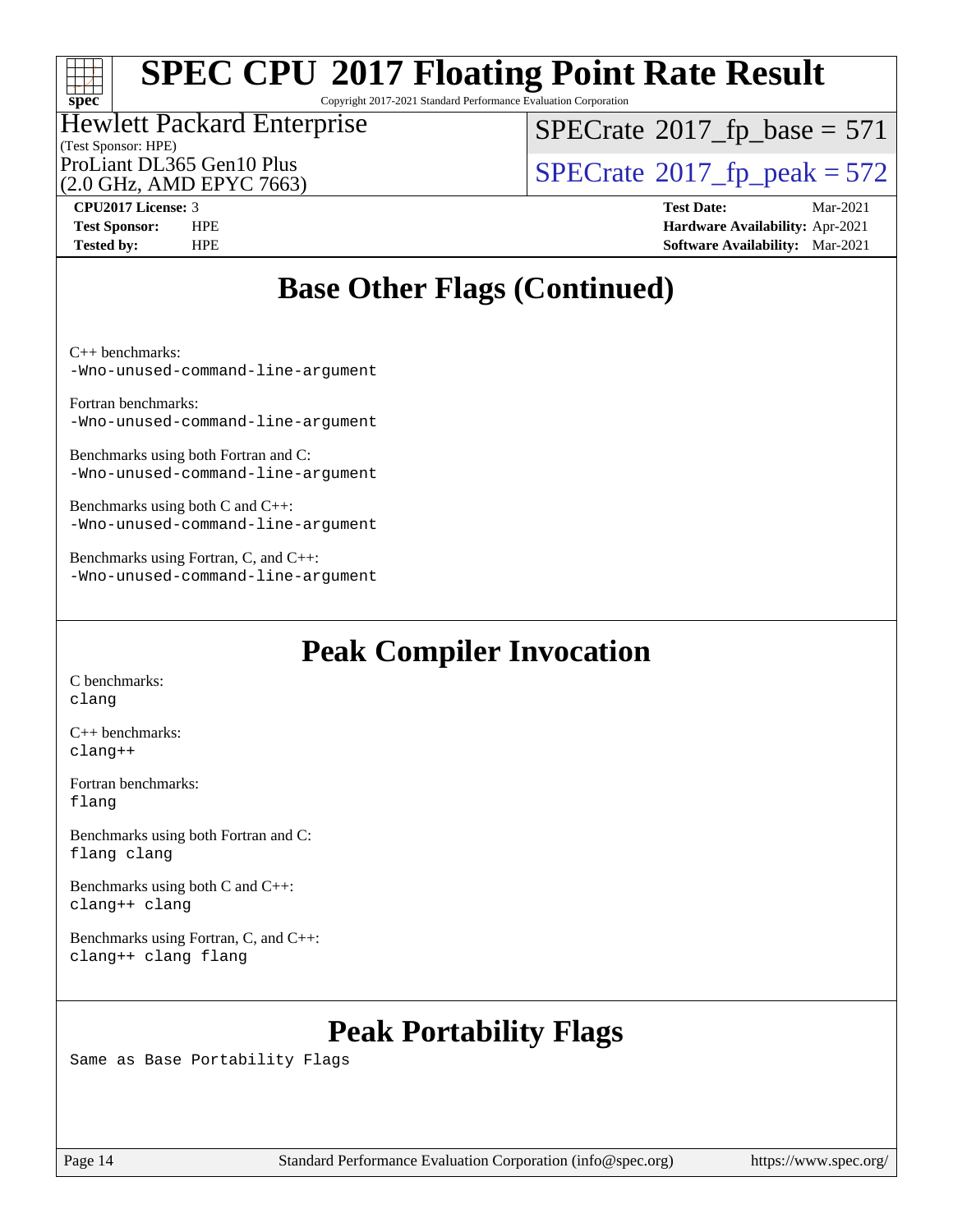### $\pm\pm\tau$ **[spec](http://www.spec.org/)**

## **[SPEC CPU](http://www.spec.org/auto/cpu2017/Docs/result-fields.html#SPECCPU2017FloatingPointRateResult)[2017 Floating Point Rate Result](http://www.spec.org/auto/cpu2017/Docs/result-fields.html#SPECCPU2017FloatingPointRateResult)**

Copyright 2017-2021 Standard Performance Evaluation Corporation

### (Test Sponsor: HPE) Hewlett Packard Enterprise

 $SPECTate$ <sup>®</sup>[2017\\_fp\\_base =](http://www.spec.org/auto/cpu2017/Docs/result-fields.html#SPECrate2017fpbase) 571

(2.0 GHz, AMD EPYC 7663)

ProLiant DL365 Gen10 Plus<br>(2.0 GHz, AMD FPYC 7663)  $\text{SPECrate}$  $\text{SPECrate}$  $\text{SPECrate}$ <sup>®</sup>[2017\\_fp\\_peak = 5](http://www.spec.org/auto/cpu2017/Docs/result-fields.html#SPECrate2017fppeak)72

**[CPU2017 License:](http://www.spec.org/auto/cpu2017/Docs/result-fields.html#CPU2017License)** 3 **[Test Date:](http://www.spec.org/auto/cpu2017/Docs/result-fields.html#TestDate)** Mar-2021 **[Test Sponsor:](http://www.spec.org/auto/cpu2017/Docs/result-fields.html#TestSponsor)** HPE **[Hardware Availability:](http://www.spec.org/auto/cpu2017/Docs/result-fields.html#HardwareAvailability)** Apr-2021 **[Tested by:](http://www.spec.org/auto/cpu2017/Docs/result-fields.html#Testedby)** HPE **[Software Availability:](http://www.spec.org/auto/cpu2017/Docs/result-fields.html#SoftwareAvailability)** Mar-2021

## **[Peak Optimization Flags](http://www.spec.org/auto/cpu2017/Docs/result-fields.html#PeakOptimizationFlags)**

[C benchmarks](http://www.spec.org/auto/cpu2017/Docs/result-fields.html#Cbenchmarks):

```
 519.lbm_r: -m64 -flto -Wl,-mllvm -Wl,-function-specialize
-Wl,-mllvm -Wl,-align-all-nofallthru-blocks=6
-Wl,-mllvm -Wl,-reduce-array-computations=3 -Ofast
-march=znver3 -fveclib=AMDLIBM -fstruct-layout=7
-mllvm -unroll-threshold=50 -fremap-arrays
-flv-function-specialization -mllvm -inline-threshold=1000
-mllvm -enable-gvn-hoist -mllvm -global-vectorize-slp=true
-mllvm -function-specialize -mllvm -enable-licm-vrp
-mllvm -reduce-array-computations=3 -lamdlibm -ljemalloc
 538.imagick_r: Same as 519.lbm_r
 544.nab_r: -m64 -flto -Wl,-mllvm -Wl,-region-vectorize
-Wl,-mllvm -Wl,-function-specialize -Ofast -march=znver3
-fveclib=AMDLIBM -fstruct-layout=7
-mllvm -unroll-threshold=50 -fremap-arrays
-flv-function-specialization -mllvm -inline-threshold=1000
-mllvm -enable-gvn-hoist -mllvm -global-vectorize-slp=true
-mllvm -function-specialize -mllvm -enable-licm-vrp
-mllvm -reduce-array-computations=3 -lamdlibm -ljemalloc
C++ benchmarks: 
 508.namd_r: basepeak = yes
510.parest_r: basepeak = yes
Fortran benchmarks: 
 503.bwaves_r: basepeak = yes
 549.fotonik3d_r: basepeak = yes
 554.roms_r: basepeak = yes
Benchmarks using both Fortran and C: 
521.wrf_r: basepeak = yes
 527.cam4_r: -m64 -Wl,-mllvm -Wl,-enable-X86-prefetching
-Wl,-mllvm -Wl,-enable-licm-vrp -flto
-Wl,-mllvm -Wl,-function-specialize
-Wl,-mllvm -Wl,-force-vector-interleave=1 -Ofast
-march=znver3 -fveclib=AMDLIBM -fstruct-layout=7
                                       (Continued on next page)
```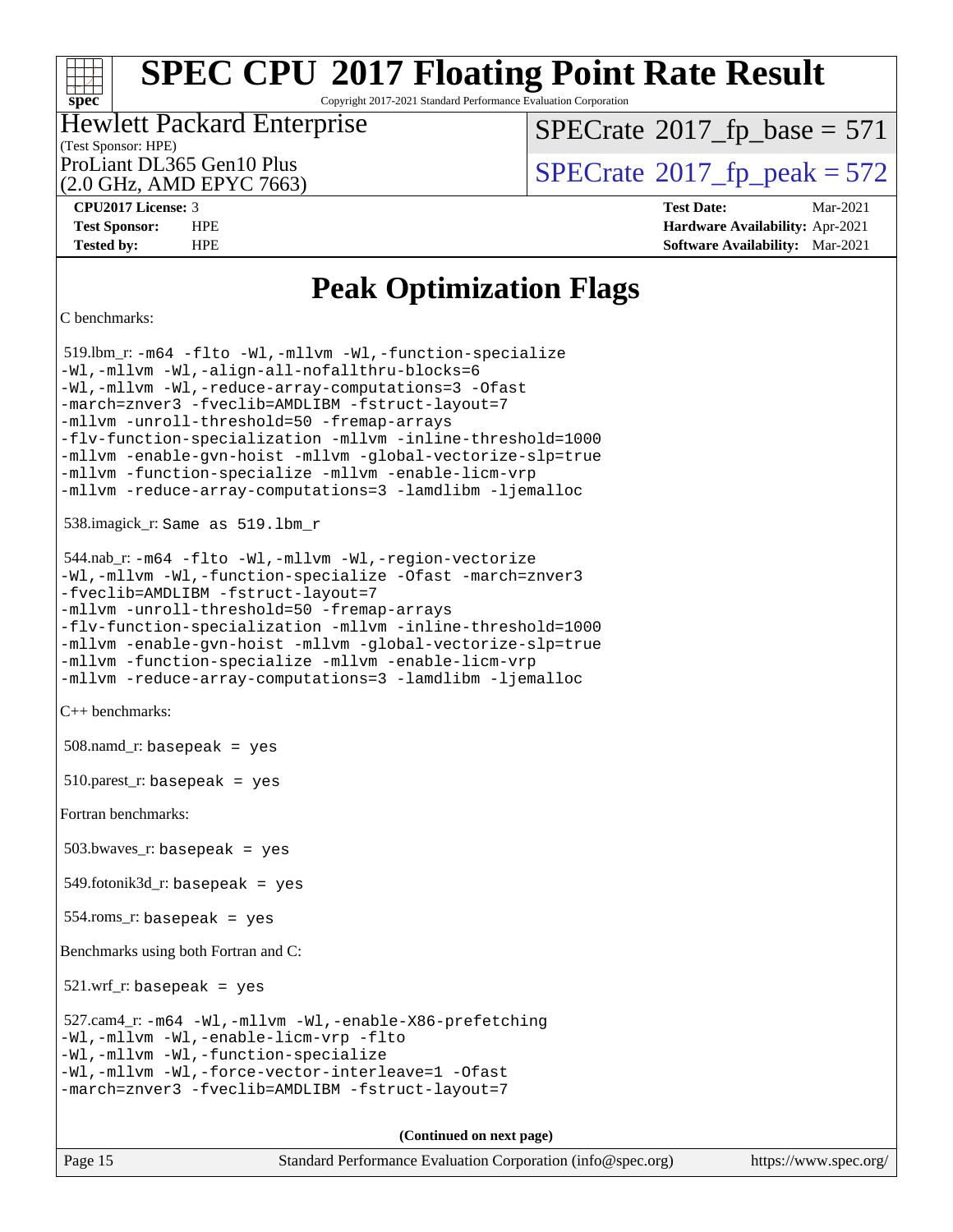

Copyright 2017-2021 Standard Performance Evaluation Corporation

(Test Sponsor: HPE) Hewlett Packard Enterprise

 $SPECTate$ <sup>®</sup>[2017\\_fp\\_base =](http://www.spec.org/auto/cpu2017/Docs/result-fields.html#SPECrate2017fpbase) 571

(2.0 GHz, AMD EPYC 7663)

ProLiant DL365 Gen10 Plus  $\text{SPECrate}$  $\text{SPECrate}$  $\text{SPECrate}$ <sup>®</sup>[2017\\_fp\\_peak = 5](http://www.spec.org/auto/cpu2017/Docs/result-fields.html#SPECrate2017fppeak)72

**[CPU2017 License:](http://www.spec.org/auto/cpu2017/Docs/result-fields.html#CPU2017License)** 3 **[Test Date:](http://www.spec.org/auto/cpu2017/Docs/result-fields.html#TestDate)** Mar-2021 **[Test Sponsor:](http://www.spec.org/auto/cpu2017/Docs/result-fields.html#TestSponsor)** HPE **[Hardware Availability:](http://www.spec.org/auto/cpu2017/Docs/result-fields.html#HardwareAvailability)** Apr-2021 **[Tested by:](http://www.spec.org/auto/cpu2017/Docs/result-fields.html#Testedby)** HPE **[Software Availability:](http://www.spec.org/auto/cpu2017/Docs/result-fields.html#SoftwareAvailability)** Mar-2021

## **[Peak Optimization Flags \(Continued\)](http://www.spec.org/auto/cpu2017/Docs/result-fields.html#PeakOptimizationFlags)**

 527.cam4\_r (continued): [-mllvm -unroll-threshold=50](http://www.spec.org/cpu2017/results/res2021q2/cpu2017-20210512-26340.flags.html#user_peakCOPTIMIZE527_cam4_r_F-unroll-threshold_458874500b2c105d6d5cb4d7a611c40e2b16e9e3d26b355fea72d644c3673b4de4b3932662f0ed3dbec75c491a13da2d2ca81180bd779dc531083ef1e1e549dc) [-fremap-arrays](http://www.spec.org/cpu2017/results/res2021q2/cpu2017-20210512-26340.flags.html#user_peakCOPTIMIZE527_cam4_r_F-fremap-arrays)

[-flv-function-specialization](http://www.spec.org/cpu2017/results/res2021q2/cpu2017-20210512-26340.flags.html#user_peakCOPTIMIZE527_cam4_r_F-flv-function-specialization) [-mllvm -inline-threshold=1000](http://www.spec.org/cpu2017/results/res2021q2/cpu2017-20210512-26340.flags.html#user_peakCOPTIMIZE527_cam4_r_F-inline-threshold_b7832241b0a6397e4ecdbaf0eb7defdc10f885c2a282fa3240fdc99844d543fda39cf8a4a9dccf68cf19b5438ac3b455264f478df15da0f4988afa40d8243bab) [-mllvm -enable-gvn-hoist](http://www.spec.org/cpu2017/results/res2021q2/cpu2017-20210512-26340.flags.html#user_peakCOPTIMIZE527_cam4_r_F-enable-gvn-hoist_e5856354646dd6ca1333a0ad99b817e4cf8932b91b82809fd8fd47ceff7b22a89eba5c98fd3e3fa5200368fd772cec3dd56abc3c8f7b655a71b9f9848dddedd5) [-mllvm -global-vectorize-slp=true](http://www.spec.org/cpu2017/results/res2021q2/cpu2017-20210512-26340.flags.html#user_peakCOPTIMIZE527_cam4_r_F-global-vectorize-slp_f701c289ed3fc79483844cad3672606d268e3123d2651e764a36e57810b634b30ff7af25c43ce4288d0e4c1cc47ba156fce6ed971bc0d0e53c4c557f353d3dec) [-mllvm -function-specialize](http://www.spec.org/cpu2017/results/res2021q2/cpu2017-20210512-26340.flags.html#user_peakCOPTIMIZE527_cam4_r_F-function-specialize_233b3bdba86027f1b094368157e481c5bc59f40286dc25bfadc1858dcd5745c24fd30d5f188710db7fea399bcc9f44a80b3ce3aacc70a8870250c3ae5e1f35b8) [-mllvm -enable-licm-vrp](http://www.spec.org/cpu2017/results/res2021q2/cpu2017-20210512-26340.flags.html#user_peakCOPTIMIZE527_cam4_r_F-enable-licm-vrp_82fd83574dee81d8c8043a1355024a53ba7c23d449242d72368fd778ae4cd8625fb6c8e473e88c632367ccc13b0c321b9a13b8db897fcfc1592cf0205fd356b5) [-mllvm -reduce-array-computations=3](http://www.spec.org/cpu2017/results/res2021q2/cpu2017-20210512-26340.flags.html#user_peakCOPTIMIZE527_cam4_r_F-reduce-array-computations) [-O3](http://www.spec.org/cpu2017/results/res2021q2/cpu2017-20210512-26340.flags.html#user_peakFOPTIMIZE527_cam4_r_F-O3) [-ffast-math](http://www.spec.org/cpu2017/results/res2021q2/cpu2017-20210512-26340.flags.html#user_peakFOPTIMIZE527_cam4_r_aocc-ffast-math) [-funroll-loops](http://www.spec.org/cpu2017/results/res2021q2/cpu2017-20210512-26340.flags.html#user_peakFOPTIMIZE527_cam4_r_aocc-unroll-loops) [-mllvm -extra-vectorizer-passes](http://www.spec.org/cpu2017/results/res2021q2/cpu2017-20210512-26340.flags.html#user_peakFOPTIMIZE527_cam4_r_F-extra-vectorizer-passes_4bb9f90681e045f5ce38050c5c48e52c5a95ed819cbc44e12f6b389a91a38f1bfb7d9f51b06906bf2bd7ccd881019f6383c418982c71e3a142c10a060056d555) [-mllvm -lsr-in-nested-loop](http://www.spec.org/cpu2017/results/res2021q2/cpu2017-20210512-26340.flags.html#user_peakFOPTIMIZE527_cam4_r_F-lsr-in-nested-loop_73f878522b3ccb742989d8e6de767863b372c2128b38f859376ee3fb883bc58dcc0955f53f856eb534bcc3be9d53927141e78ef6b7f1398bb0518a7b833043eb) [-Mrecursive](http://www.spec.org/cpu2017/results/res2021q2/cpu2017-20210512-26340.flags.html#user_peakFOPTIMIZE527_cam4_r_F-mrecursive) [-lamdlibm](http://www.spec.org/cpu2017/results/res2021q2/cpu2017-20210512-26340.flags.html#user_peakEXTRA_LIBS527_cam4_r_F-lamdlibm) [-ljemalloc](http://www.spec.org/cpu2017/results/res2021q2/cpu2017-20210512-26340.flags.html#user_peakEXTRA_LIBS527_cam4_r_jemalloc-lib) [-lflang](http://www.spec.org/cpu2017/results/res2021q2/cpu2017-20210512-26340.flags.html#user_peakEXTRA_FLIBS527_cam4_r_F-lflang) [-lflangrti](http://www.spec.org/cpu2017/results/res2021q2/cpu2017-20210512-26340.flags.html#user_peakEXTRA_FLIBS527_cam4_r_F-lflangrti)

[Benchmarks using both C and C++:](http://www.spec.org/auto/cpu2017/Docs/result-fields.html#BenchmarksusingbothCandCXX)

```
 511.povray_r: -m64 -std=c++98 -mno-adx -mno-sse4a
-Wl,-mllvm -Wl,-x86-use-vzeroupper=false
-Wl,-mllvm -Wl,-enable-licm-vrp -flto
-Wl,-mllvm -Wl,-function-specialize
-Wl,-mllvm -Wl,-align-all-nofallthru-blocks=6
-Wl,-mllvm -Wl,-reduce-array-computations=3 -Ofast
-march=znver3 -fveclib=AMDLIBM -fstruct-layout=7
-mllvm -unroll-threshold=50 -fremap-arrays
-flv-function-specialization -mllvm -inline-threshold=1000
-mllvm -enable-gvn-hoist -mllvm -global-vectorize-slp=true
-mllvm -function-specialize -mllvm -enable-licm-vrp
-mllvm -reduce-array-computations=3 -finline-aggressive
-mllvm -unroll-threshold=100 -mllvm -reroll-loops
-mllvm -aggressive-loop-unswitch -lamdlibm -ljemalloc
```
526.blender\_r: basepeak = yes

```
Benchmarks using Fortran, C, and C++: 
-m64 -std=c++98 -mno-adx -mno-sse4a
-Wl,-mllvm -Wl,-x86-use-vzeroupper=false -Wl,-mllvm -Wl,-enable-licm-vrp
-flto -Wl,-mllvm -Wl,-function-specialize
-Wl,-mllvm -Wl,-align-all-nofallthru-blocks=6
-Wl,-mllvm -Wl,-reduce-array-computations=3 -Ofast -march=znver3
-fveclib=AMDLIBM -fstruct-layout=7 -mllvm -unroll-threshold=50
-fremap-arrays -flv-function-specialization
-mllvm -inline-threshold=1000 -mllvm -enable-gvn-hoist
-mllvm -global-vectorize-slp=true -mllvm -function-specialize
-mllvm -enable-licm-vrp -mllvm -reduce-array-computations=3
-mllvm -unroll-threshold=100 -mllvm -loop-unswitch-threshold=200000
-finline-aggressive -mllvm -reroll-loops
-mllvm -aggressive-loop-unswitch -mllvm -extra-vectorizer-passes
-mllvm -convert-pow-exp-to-int=false -Kieee -Mrecursive -lamdlibm
-ljemalloc -lflang -lflangrti
```